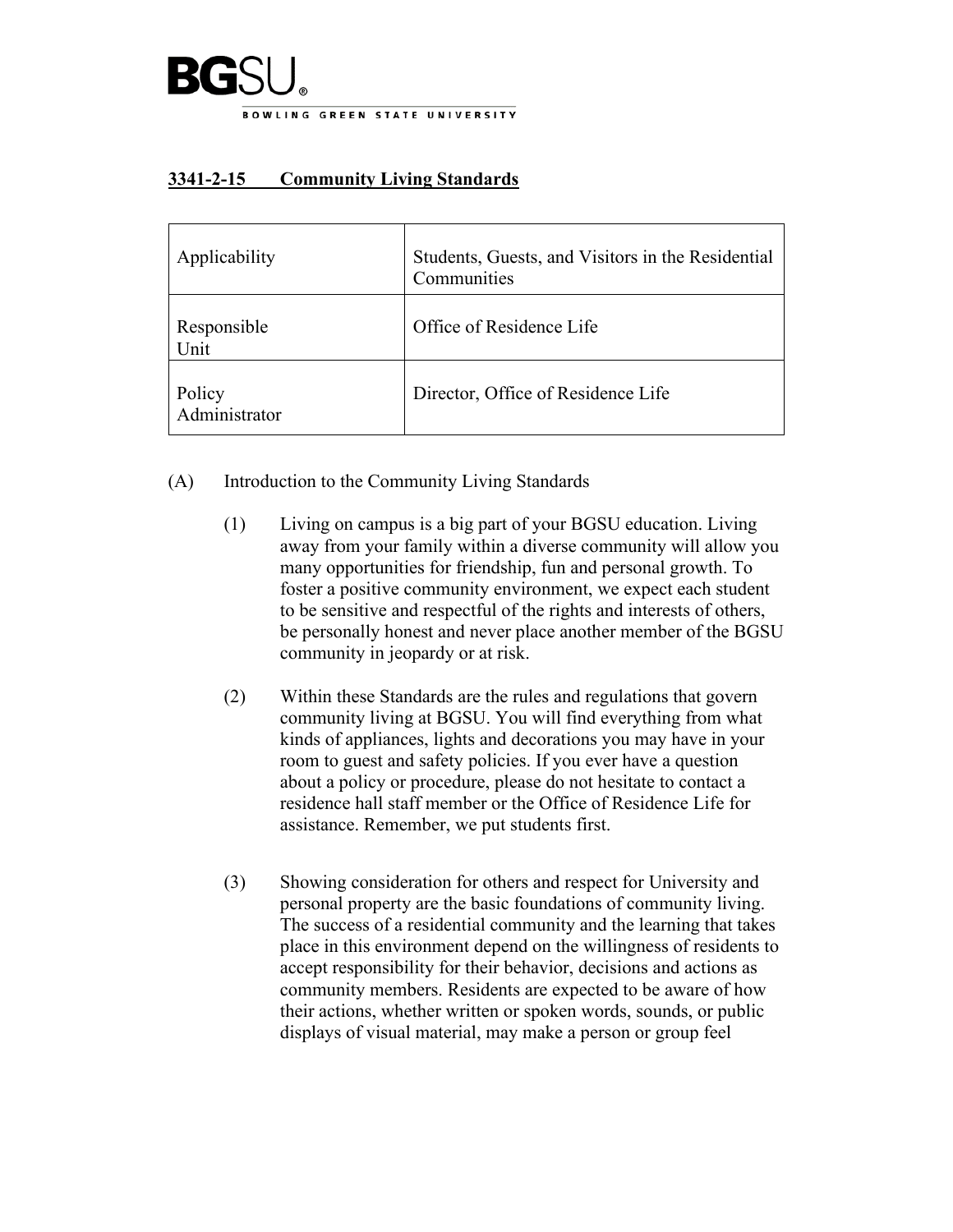harassed, intimidated, discriminated against, or in some way create a hostile or unwelcome living/learning environment.

(B) Residence Life Diversity Statement

The Office of Residence Life values and recognizes our responsibility to foster an inclusive, safe, and respectful community so our students succeed in a diverse, global society. We are committed to building an awareness of diverse thoughts, ideas, and experiences on our campus in which our community members are empowered to use their voices and be heard.

- (C) Residential Student Rights
	- (1) In keeping with this expectation, the Office of Residence Life holds as an important value the ability of community members and staff to support the diverse range of student needs and experiences. Included in this range of needs and experiences are the following:
		- (a) the right to privacy
		- (b) an atmosphere conducive to study and academic pursuit
		- (c) the protection of personal and public property
		- (d) respect for the needs and values of each individual
		- (e) freedom from discrimination and harassment on the basis of race, color, creed, religion, national origin, gender, gender identity, gender expression, age, disability, sexual orientation, or other protected class.
- (D) Residential Student Responsibilities
	- (1) Understanding that students have certain rights when living in the residence hall, it is also important to recognize that those same students have responsibilities associated with said rights. In keeping with this expectation, the Office of Residence Life holds as an important value the ability of community members and staff to abide by the general responsibilities including: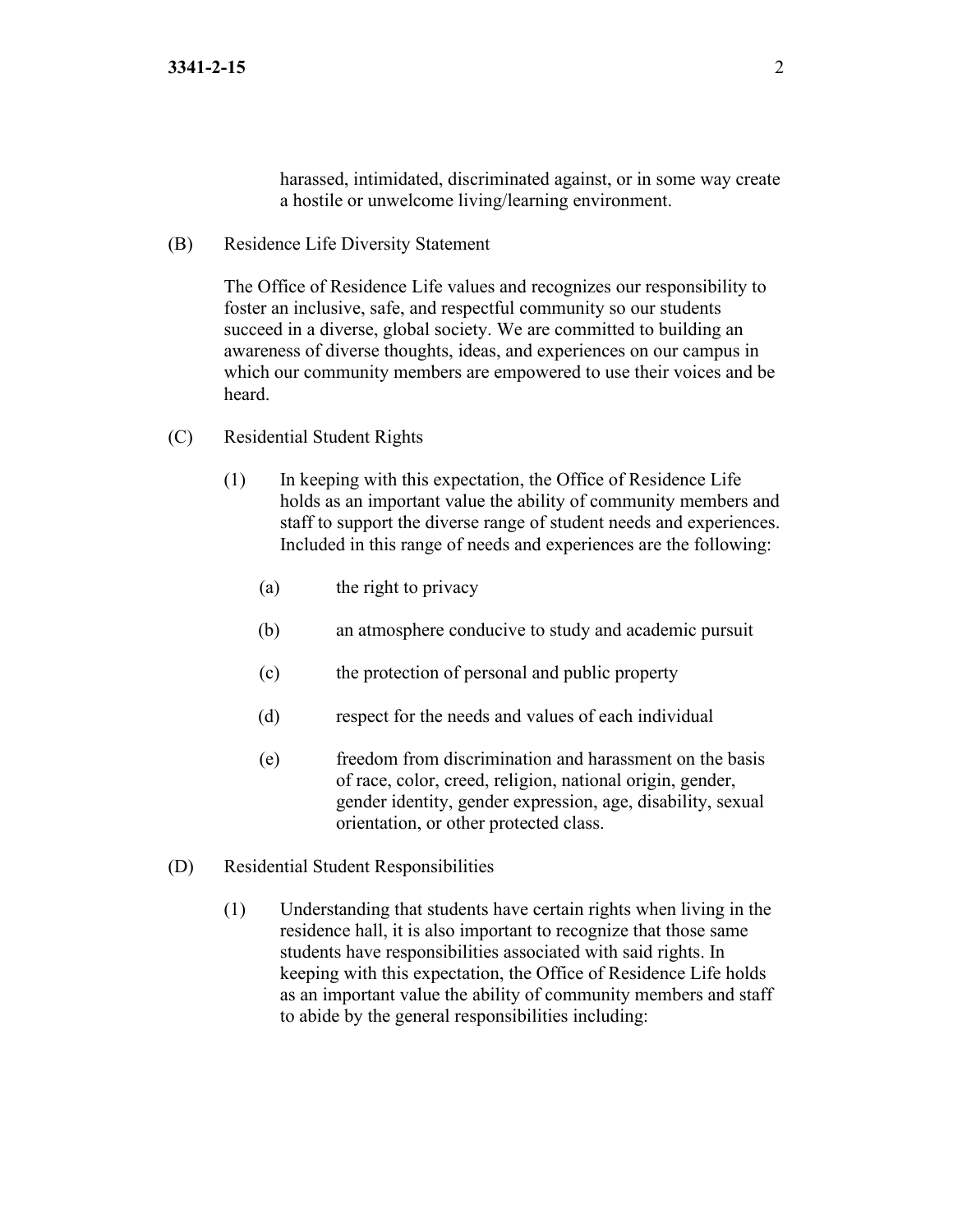- (a) Adhering to all university policy and the Community Living Standards;
- (b) Respecting the right of privacy;
- (c) Creating an atmosphere conducive to study and academic pursuit;
- (d) Respecting the safety and security of the hall, and personal and public property;
- (e) Treating others with equal respect and dignity regardless of race, color, creed, religion, national origin, gender, gender identity, gender expression, age, disability, sexual orientation, or other protected class.
- (E) Housing and Assignment Policies
	- (1) Acceptance Agreement

All students living in University residences sign the On-Campus Housing and Dining Agreement for the full academic year. This agreement establishes the terms and conditions of occupancy in the University residences between the room occupant and Bowling Green State University. All residents are expected to review and understand the obligations outlined in this agreement.

(2) ADA Accommodations

Inquiries for disability-related housing accommodations should be made to the Office of Accessibility Services. Current students are expected to renew their status with Accessibility Services on an annual basis prior to the beginning of the housing sign-up process. Upon review of the student's documentation, Accessibility Services will make a recommendation to the Office of Residence Life regarding the student's approved accommodations. Students with disabilities who require emergency evacuation assistance may meet with the Office of Accessibility Services to complete a Personal Emergency Evacuation Plan. The Office of Accessibility Services will share the Emergency Evacuation Plan with the Office of Residence Life, BGSU Police, and other emergency response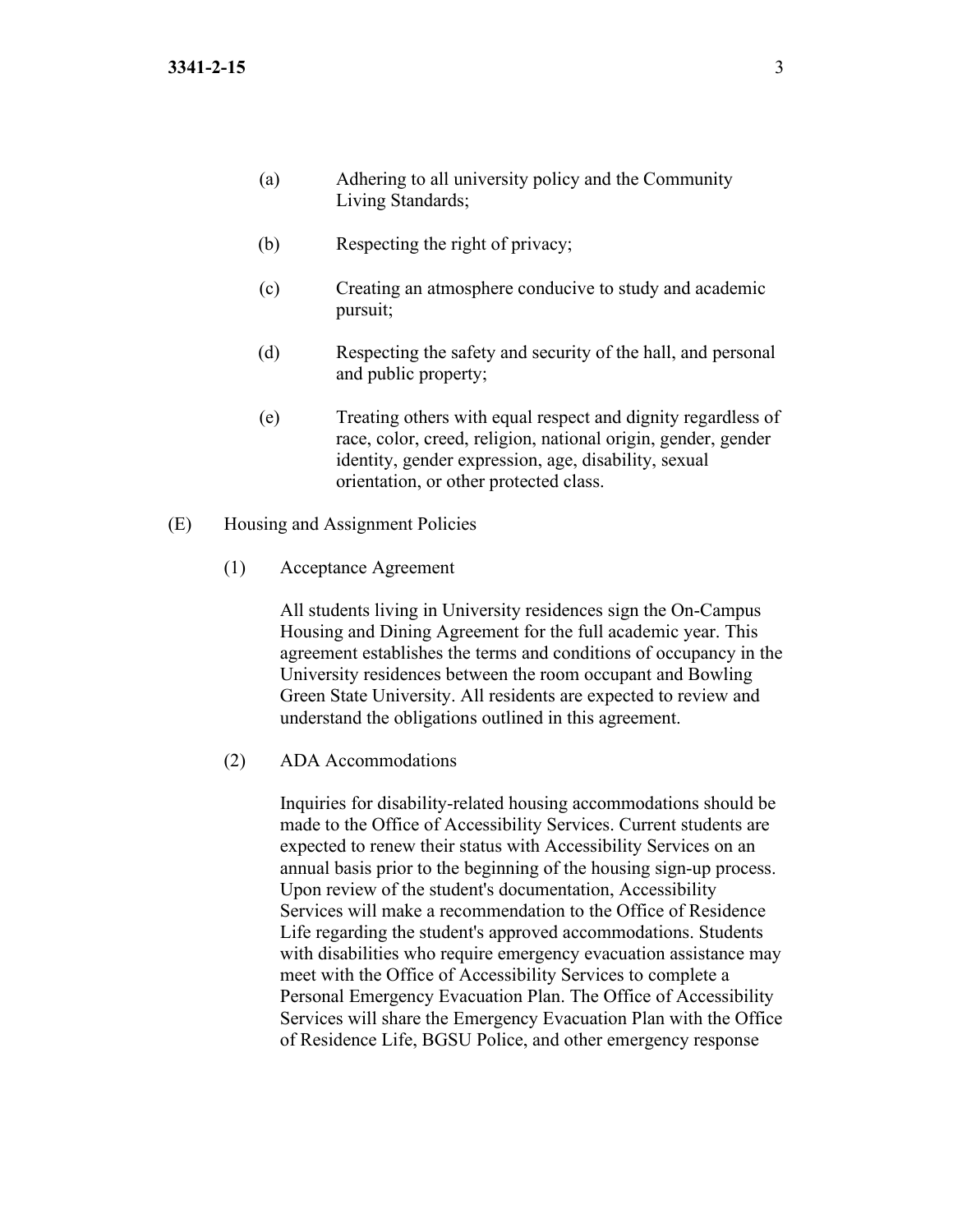agencies. This plan must be updated annually with the Office of Accessibility Services. Students with a disability may request a meeting, at move-in, with the Hall Director to discuss all approved accommodations including emergency notification, personal care attendants, emergency evacuation plans, sheltering locations, and evacuation options. The Office of Accessibility Services is located at 38 College Park Office Building and can be reached via phone at 419-372-8495.

(3) Administrative Reassignment

Under the terms of the On-Campus Housing and Dining Agreement, Bowling Green State University reserves the right to permanently move and re-assign students should it be deemed appropriate to do so. Students may be moved or reassigned in response to a bias incident, student conduct, safety and security, roommate conflicts, facility needs, consolidation, and any other reason deemed appropriate by the Office of Residence Life.

(4) Assigned Space

Each student is assigned one desk, bed, dresser, chair, and closet/wardrobe. Residents must confine their personal belongings to their assigned furniture/space. Should a roommate move out, the remaining resident may not appropriate additional furniture or space not allocated to them as a new roommate may be assigned at any time.

(5) Renting and Subleasing Assigned Rooms

Students assigned to a residence hall room have entered into a license agreement (On-Campus Housing and Dining Agreement) with the Office of Residence Life. As such, residence hall rooms are for the use of an assigned occupant (licensee) only. An assigned occupant/licensee may not, under any circumstance, sublease, charge rent, or other fees to any third party for use of the space assigned to them under terms of the license agreement. The use of Airbnb or similar services is expressly prohibited.

(6) Residency Requirement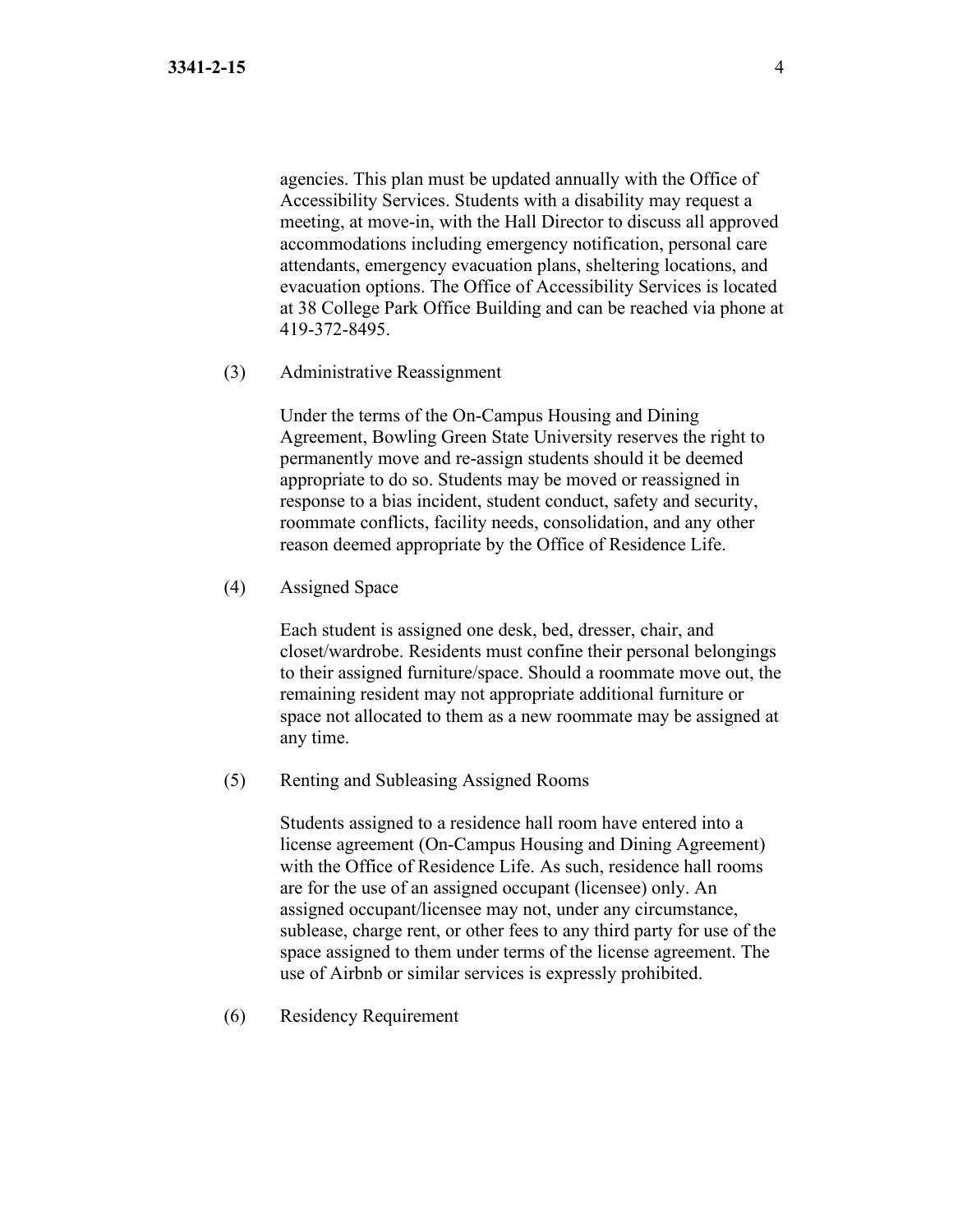- (a) There are many benefits to living on campus at BGSU. For this reason, all first- and second-year students are required to reside in University-owned residences as a condition of enrollment. Exemptions from this policy may be granted for first- and second-year students who:
	- (i) Have lived on campus for four semesters.
	- (ii) Are commuting daily from the permanent home of their parent, legal guardian, or spouse, that is located within a fifty-mile radius of BGSU.
	- (iii) Have attained junior-level status by the first day of the fall semester.
	- (iv) Are twenty years of age or older by the first day of the fall semester.
	- (v) Are married (proof of marriage required).
	- (vi) Are a parent with custodial care responsibilities (proof of custodial care required).
	- (vii) Are considered an independent student (as determined by the Office of Financial Aid) by the first day of the fall semester.
	- (viii) Have served in a full-time capacity in the military for twelve consecutive months or longer.
	- (ix) Are transferring to BGSU, have been out of high school for a minimum of two years, and have completed at least twelve credit hours at an accredited institution of higher education post high school graduation.
- (b) Please note that the Office of Residence Life considers address-of-record on file with federal, state and local tax agencies, where a minimum of one of the student's parent(s) or legal guardian(s) resides, to be the permanent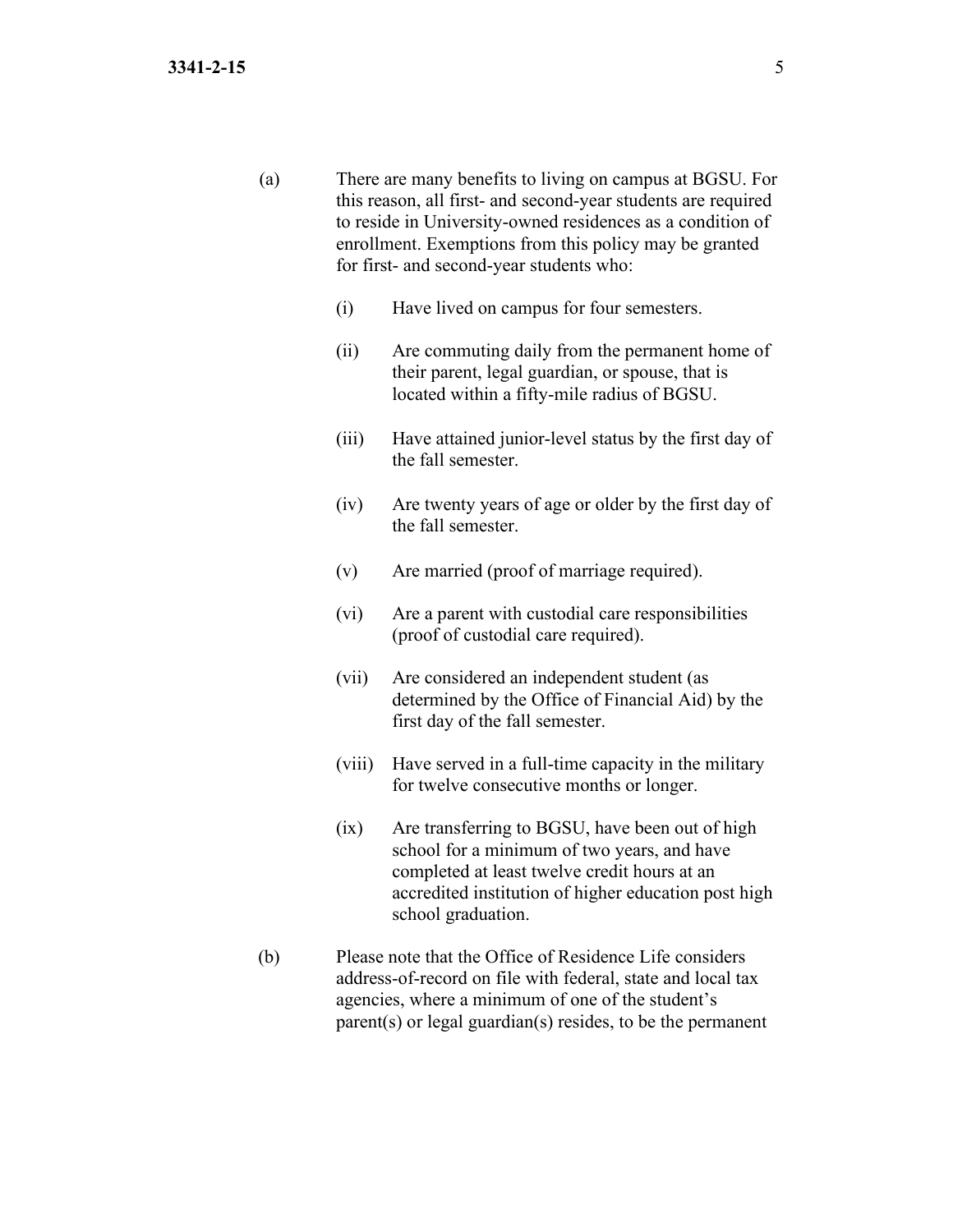home address of the student's parent(s) or legal guardian(s).

- (c) Students who qualify to reside off-campus are required to complete a Residential Verification Form available in the Office of Residence Life. Please note that providing false information to the University is a violation of the Code of Student Conduct.
- (7) Room Assignments

When making room assignments, the Office of Residence Life will not discriminate on the basis of race, color, religion, national origin, age, disability, sexual orientation, gender identity, gender expression, or other protected class. Students may be moved or reassigned in response to a bias incident, student conduct, safety and security, roommate conflicts, facility needs, consolidation, and any other reason deemed appropriate by the Office of Residence Life.

(8) Room/Suite/Apartment Changes

Room/suite/apartment changes, including moves made within suites or apartments, must be approved by the supervisor of the residence PRIOR to moving. Room changes between university residences must be initiated with the supervisor of a residence before a new room assignment will be offered. A short period is established at the opening of each semester during which no room/suite/apartment or residence changes are made. Requests for room assignment changes for reasons involving age, race, ethnicity, color, national origin, sexual orientation, gender identity, gender expression, orientation, religion, or other protected class will not be approved.

- (F) Fire Safety Policies
	- (1) Candles and Incense

Candles of any kind, incense-burning candles or sticks, candle or wax warmers, lanterns, and any open flame devices (whether lit or unlit) are not permitted in any residential building (residence hall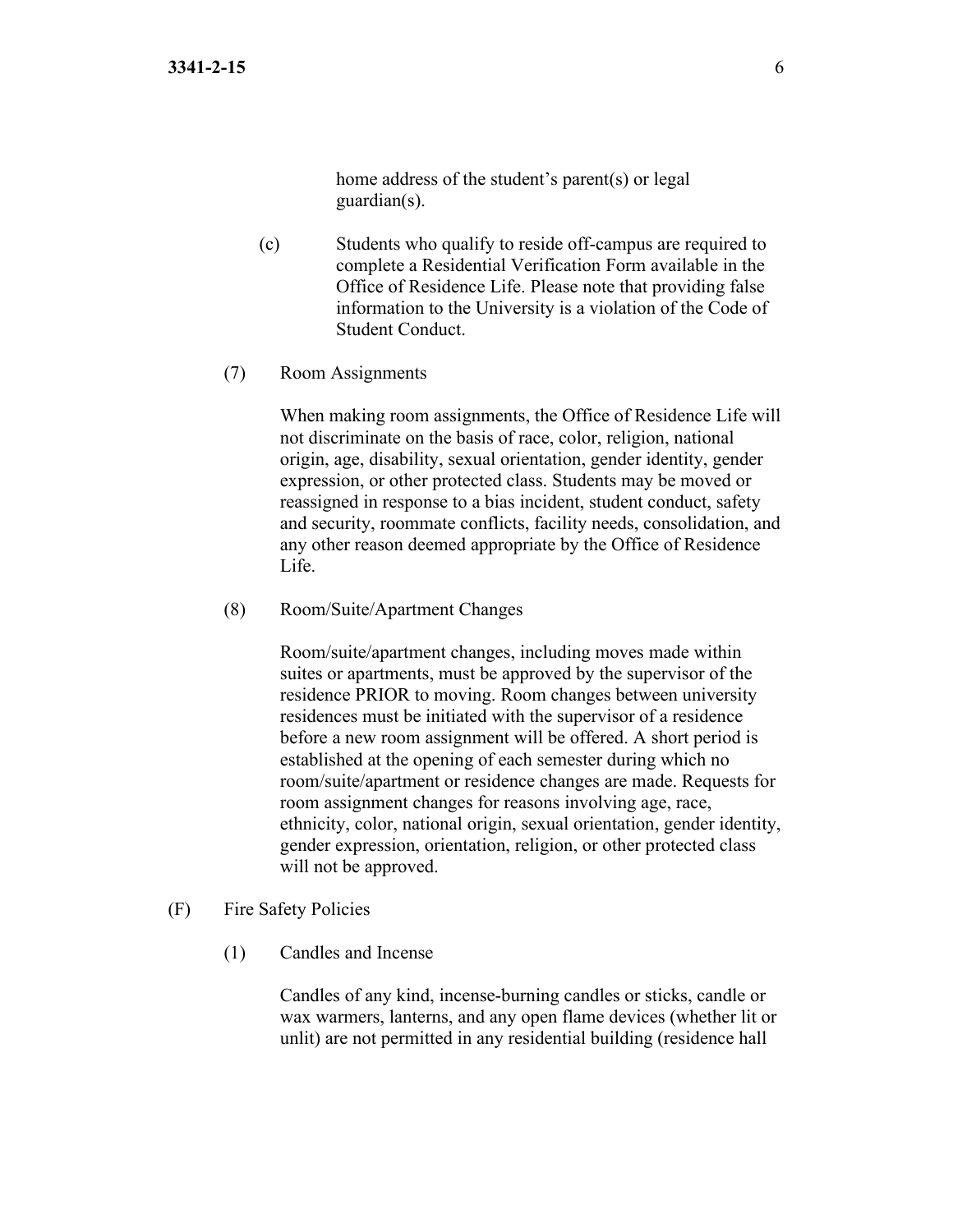or small group living units), including but not limited to student rooms and all common area space, at any time, for any purpose whatsoever.

(2) Damage to or Loss of Personal Property

The Office of Residence Life, Capstone Management, and Bowling Green State University are not responsible for stolen, lost or damaged personal property. All residents are encouraged to properly insure such items of value via home owner's or renter's insurance policies.

- (3) Decorative trees
	- (a) Live or cut trees or greens (branches, boughs, etc.) are not permitted in University-owned buildings.
	- (b) Artificial trees must be of a certified slow-burning or fireresistant material. Trees not meeting this standard will not be permitted.
	- (c) Artificial trees may be located in student rooms as long as the tree does not exceed two feet in height.
	- (d) Metallic trees shall be lit only by indirect lighting. Lighting sets are not to be hung on metallic trees (possible shock hazard).
- (4) Electrical Appliances and Electronic Equipment
	- (a) Limitations in the availability of power to each room/suite/apartment as well as concern for fire hazards place restrictions on the types of equipment allowed in student rooms/suites/apartments. For this reason, cooking is only permitted in student rooms/suites/apartments in approved combination microwave/refrigerators, or in microwave ovens using nine hundred watts or less. Residents will be held responsible for ensuring that their electrical appliances and electronic equipment conform to the following guidelines.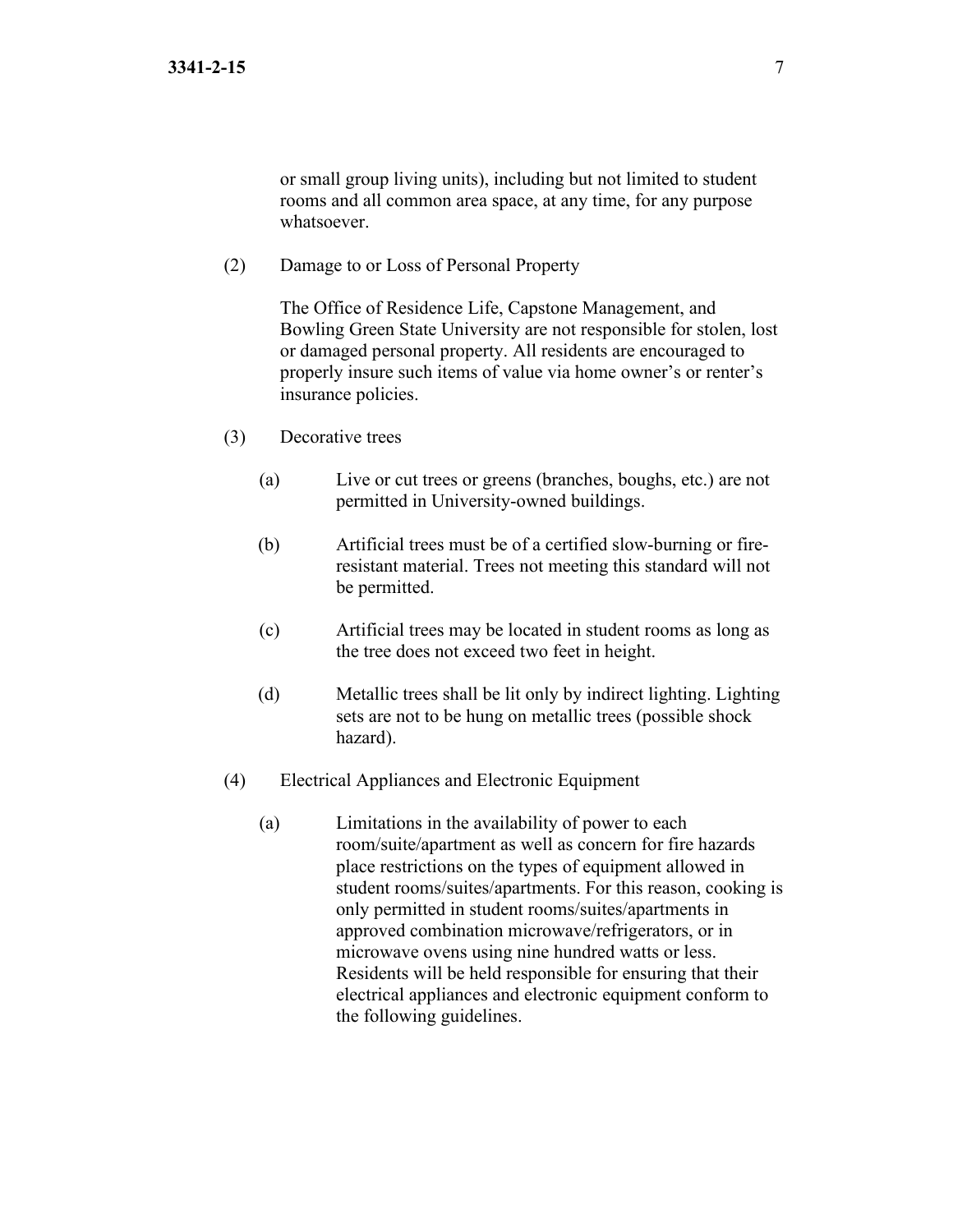| (b) |        | Approved electrical and electronic equipment and<br>appliances are:                                                                  |
|-----|--------|--------------------------------------------------------------------------------------------------------------------------------------|
|     | (i)    | Combination microwave/refrigerator units.                                                                                            |
|     | (ii)   | Compact portable refrigerators (size may not exceed<br>5.0 cubic feet, 36 inches in height and 1.5 amps).                            |
|     | (iii)  | Microwave ovens that do not exceed 900 watts.                                                                                        |
|     | (iv)   | Powerstrips with surge protectors. It is unsafe to<br>plug one power strip into another.                                             |
|     | (v)    | Televisions, stereos/radios, CD/DVD/Blu-Ray<br>players, chargers, computers and peripherals.                                         |
|     | (vi)   | All electrical appliances must be UL or CSA<br>approved and used with a surge protector.                                             |
|     | (vii)  | Coffee makers with no exposed hot surface (such as<br>Keurig)                                                                        |
|     | (viii) | Window fans                                                                                                                          |
|     | (ix)   | Hair dryers                                                                                                                          |
|     | (x)    | Curling/flat irons                                                                                                                   |
| (c) |        | Un-approved or restricted electrical and electronic<br>equipment and appliances include, but are not limited to:                     |
|     | (i)    | Appliances with exposed heating elements. Among<br>other things this includes the "George Foreman<br>Grill" and all similar devices. |
|     | (ii)   | Hot plates, toasters and toaster ovens                                                                                               |
|     | (iii)  | Air conditioners                                                                                                                     |

(iv) Quartz halogen lights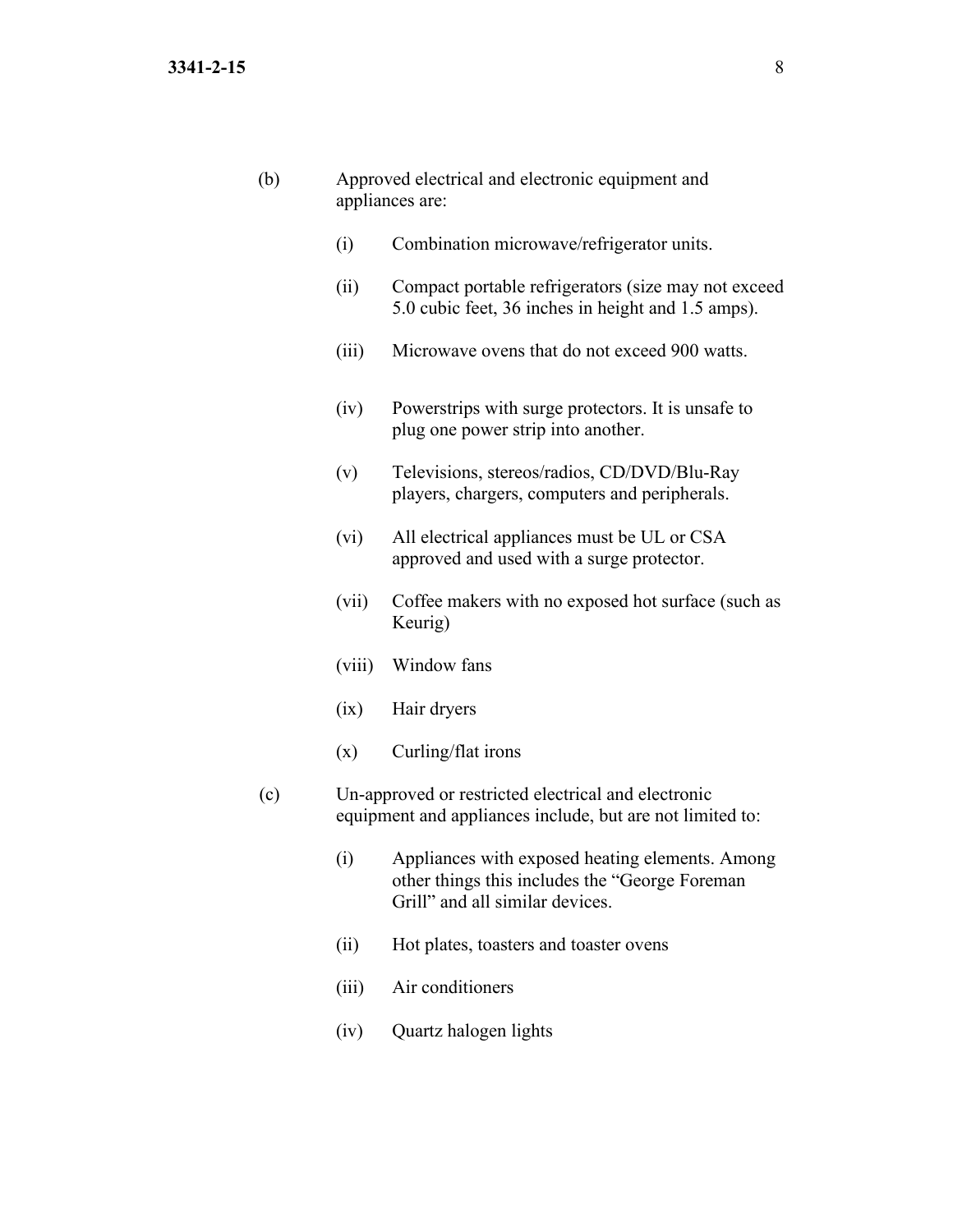| (v)     | Portable heaters                                |
|---------|-------------------------------------------------|
| (vi)    | Extension cords                                 |
|         | (vii) Multi-plug adapters                       |
|         | (viii) Electric blankets                        |
| (ix)    | Percolator or drip coffee pots                  |
| (x)     | Wax warmers (bulb or element)                   |
| $(x_i)$ | Lava lamps                                      |
|         | (xii) Sandwich makers                           |
|         | (xiii) Electric woks                            |
|         | (xiv) Spider lamps                              |
|         | (xv) Fog machines                               |
|         | (xvi) Deep fryers                               |
|         | (xvii) Air fryers                               |
|         | (xviii) Crock pots                              |
|         | (xix) Neon signs                                |
|         | (xx) Candles of any kind (whether lit or unlit) |
| (xxi)   | Hoverboards                                     |

(5) Fire Drills/Alarms and Emergency Evacuation

Fire drills are scheduled periodically in University residences in compliance with state regulations. Every time the fire alarm sounds it must be treated as a real fire and you must evacuate immediately. All persons must vacate the residence any time the fire alarm is sounded or if an emergency situation arises that requires the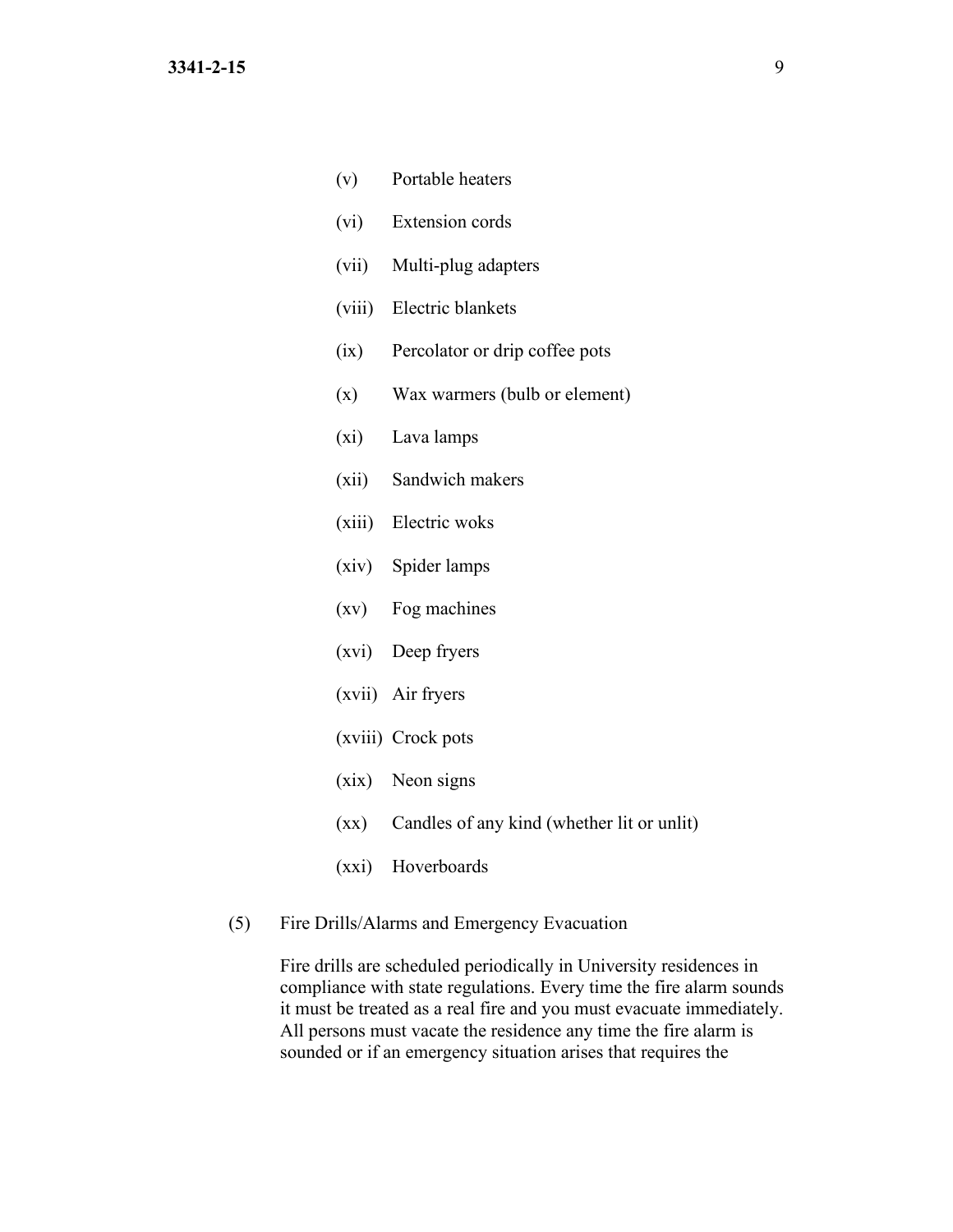evacuation of the building. All individuals in the building must follow the directions of the staff and other emergency personnel and may not re-enter the building until the supervisor of the residence gives permission. University, state, or city officials may enter rooms to verify evacuation of residents.

(6) Fire Safety Equipment

Fire extinguishers, smoke detectors, sprinklers, and fire alarm systems are there for the protection of residents and should be treated with the well-being of all residents in mind. All fire safety equipment (e.g., pull stations, fire extinguishers, smoke detectors, sprinklers) should be used for emergency purposes only. Smoke detectors and sprinklers throughout the residence hall are not to be disconnected or covered under any circumstances, nor should anything be hung from them. Tampering with fire safety equipment is a crime and will result in University conduct action, possible criminal action, fines, and fees.

- (7) Lighting
	- (a) Crepe paper or other materials are not to be wrapped around lights.
	- (b) Building light bulbs are not to be painted or moved. Commercially manufactured colored bulbs may be used if positioned by custodial or maintenance employees.
	- (c) Only use lighting sets that show Underwriters Laboratories, Inc. (UL) or Canadian Standards Association (CSA) label.
	- (d) Decorative lights used inside buildings must be miniature types.
	- (e) Lighting sets can wear out or become damaged and should be checked closely before installation for bare wires, worn insulation, broken plugs, loose sockets, etc.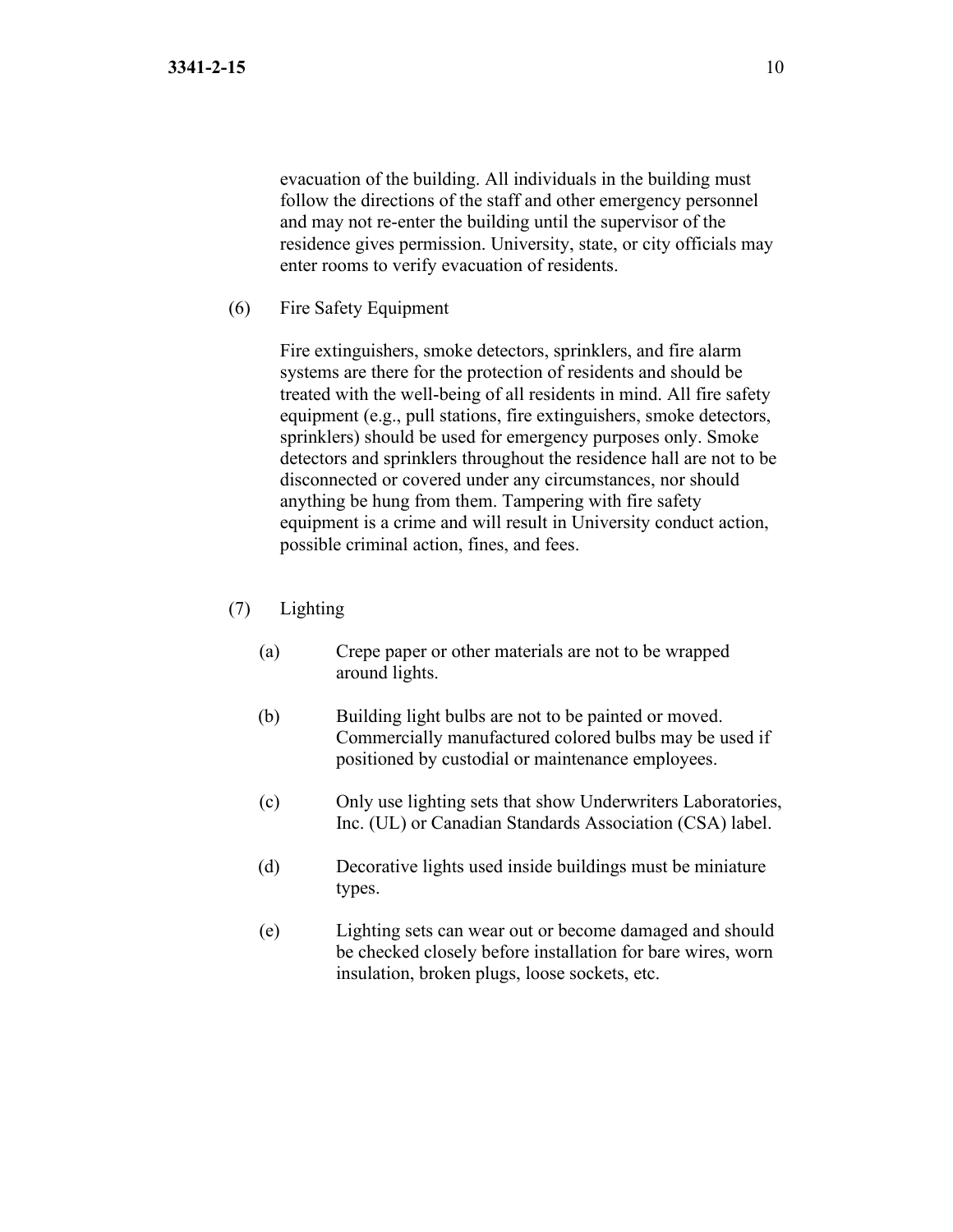- (b) Extension cords are not permitted in student residences. Power strips with surge protectors must be used in place of extension cords.
- (f) Be sure circuits are not overloaded with too many lights. If circuit breakers shut off or fuses are blown, there may be a short or an overloaded circuit.
- (g) Lighted decorations must not be left on and unattended. They also cannot be daisy chained together.
- (h) There should be no pinch in electrical cords. For instance, electrical cords should not be run through door openings.
- (i) Decorative lights must not be tightly coiled, wrapped around or pinched, such as under or around a bedpost.
- (8) Removal of Fire Hazards

The University reserves the right to eliminate all potential fire hazards in any residence if deemed necessary or appropriate by a University official or by other authorities that have jurisdiction.

(9) Roofs, Ledges and Sundecks

Safety concerns restrict access by students to roofs, ledges and sundecks of University residences. Access to roofs, ledges and sundecks is prohibited outside of their use as fire evacuation routes. In addition, radio and television antennae, satellite dishes or similar devices are not permitted on the roofs, ledges or any building exterior without University approval.

(10) Special Amusement Buildings

Bowling Green City Fire Department regulations prohibit haunted houses and similar amusement or educational events in which building occupants or the general public are conducted through a fixed or restricted course. This also applies to creating or building these types of structures on residence hall floors or in common areas.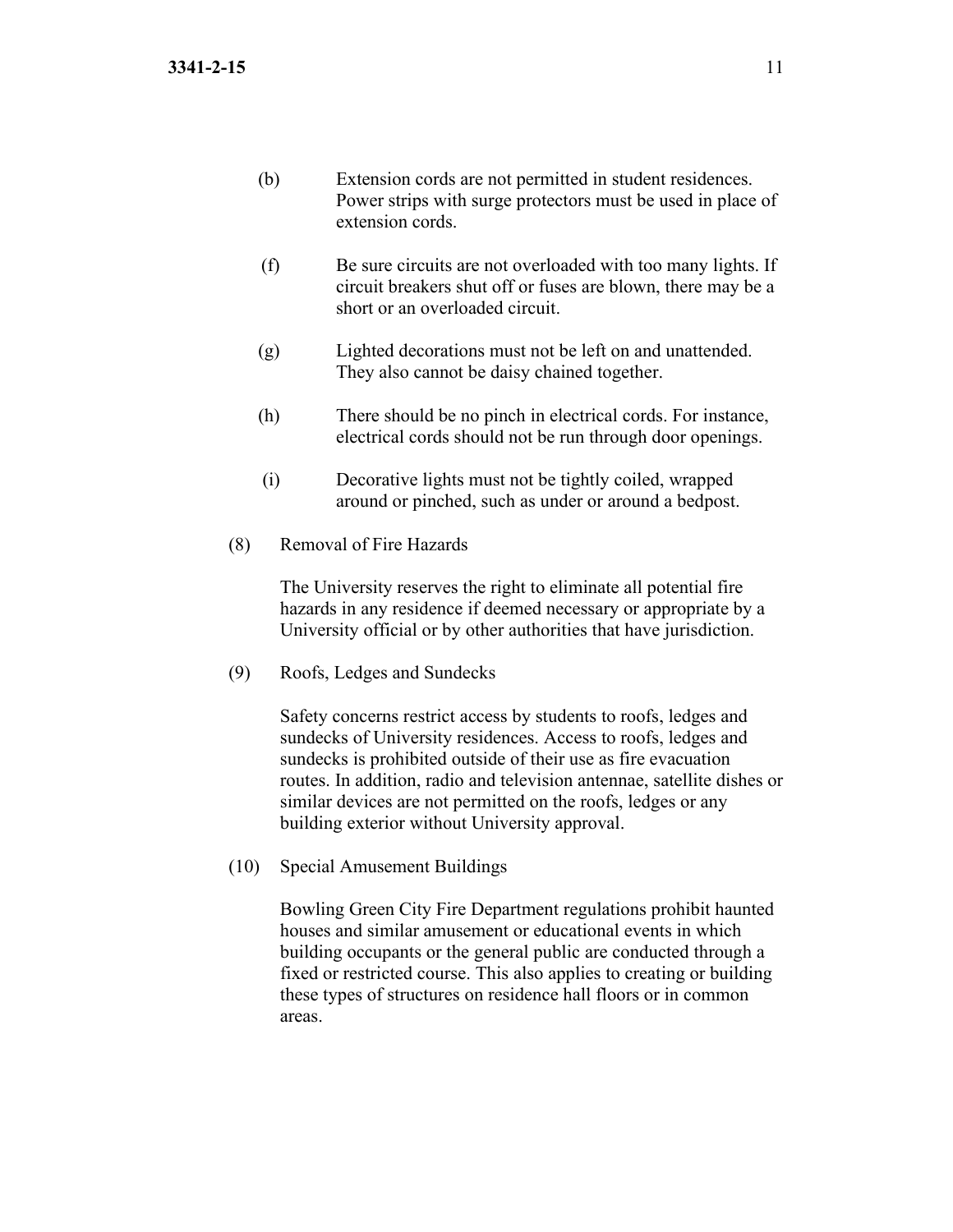## (G) Non-University Furniture

- (1) Upholstered Furniture
	- (a) Upholstered furniture used in the University residences must meet strict fire-retardant codes (fabrics must meet the class I requirements of U.S. Department of Commerce Commercial Standard 191-53, California Flammability Bulletin 117, class A-ASTM-E84) or Upholstered Furniture Section Council [UFAC] [Gold tag]). Only furniture that meets this fire-retardant code will be permitted in University residences. Other prohibited furniture includes:
		- (i) Vinyl furniture.
		- (ii) Inflatable furniture.
		- (iii) Bean bag chairs or bean bag-like chairs.
		- (iv) Any upholstered furniture that is not classified as fire retardant or does not meet the above fireretardant standards.
	- (b) It is the student's responsibility to ensure that any furniture brought into the building meets these standards. Possession of or bringing of furniture into University residences which is in violation of these requirements subjects the student to disciplinary action as well as the cost of the removal and disposal of the furniture.
- (H) Residence and Room Environment

Residents are expected to treat all residence hall common spaces and individual rooms/suites/apartments with respect and care and may be held accountable for damages, other than normal wear and tear, found in the room/suite/apartments. In order to protect the health and safety of all residents, it is expected that all rooms/suites/apartments be kept at an acceptable level of cleanliness.

(1) Bunk beds/Lofts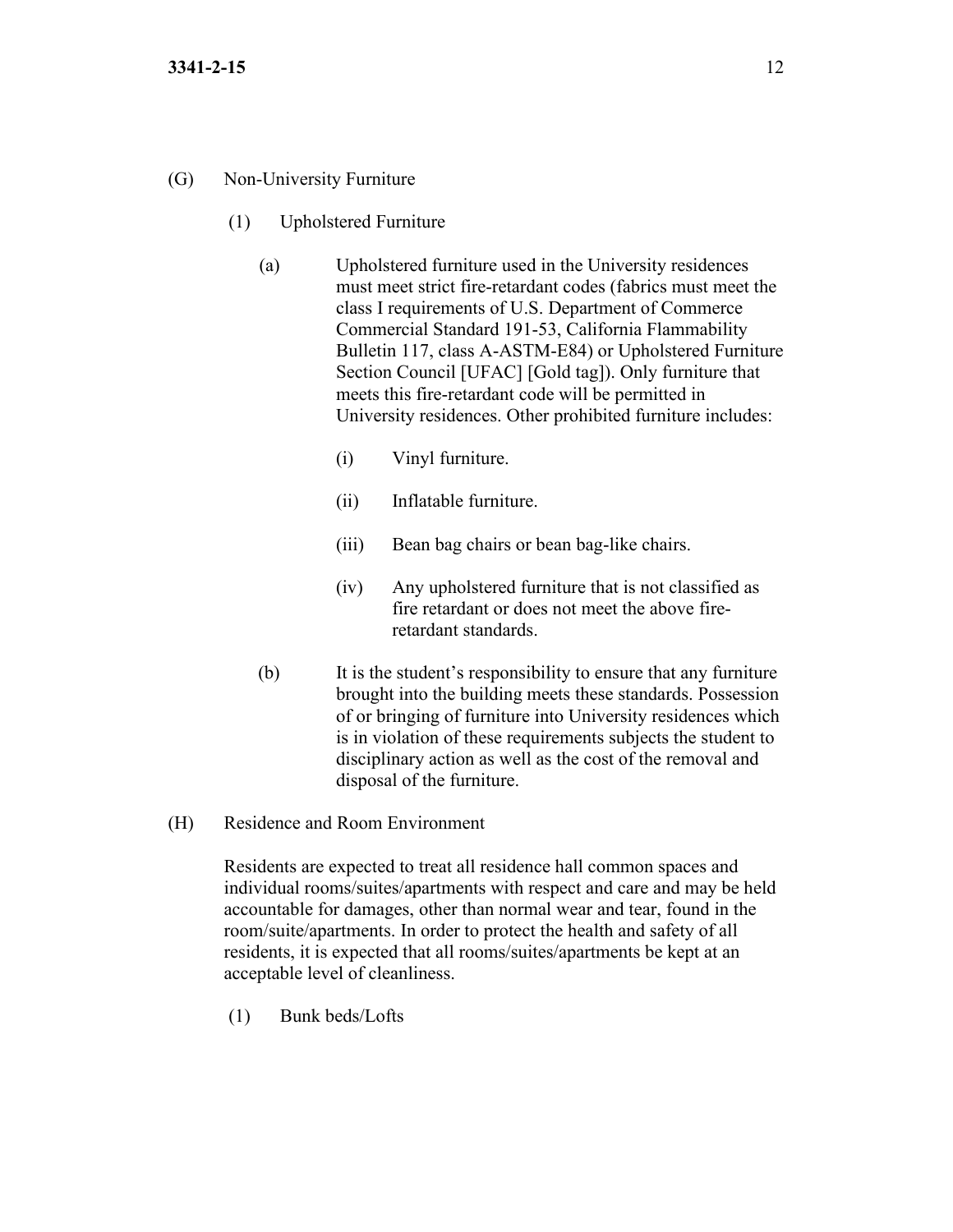Homemade or rented lofts of any kind are not permitted in any residence hall or small-group living unit, as the furniture provided is already loftable. Placing beds in the bunked/lofted position is entirely optional on the part of the resident. Should a resident wish to bunk/loft a bed, assistance may be requested from the staff at the front desk of the residence hall or the house staff of a small-group living unit. If beds are lofted, bed frames must be securely supported on both sides by University bed ends. A guardrail is provided with every University bed which should be utilized when the bed is in the bunked/lofted position. Should residents utilize their bunked/lofted bed without using the guardrail, they do so at their own risk.

(2) University Furniture Storage

All University furniture must remain in the room in which it is originally located. The Office of Residence Life does not provide storage facilities for furniture. All furnishings must be returned to the original position in the room before the student checks out of the room. You may be asked to deloft your bed at the end of the academic year regardless of the position of the furnishings at move-in.

- (3) Decorations
	- (a) In an effort to maintain an environment that is safe and free of potential fire and other life safety hazards, residents shall comply with the Office of Environmental Health and Safety's following decoration guidelines within their own rooms/suites/apartments and the common areas of the building:
		- (i) All decorations shall be fire resistant, or noncombustible (Ohio Fire Code, FM-306.1-5). Decorations must have the label of Underwriters Laboratory (UL) or similar standard.
		- (ii) No decorations may be hung from the ceiling, placed in offices, rooms or lounges in a manner that will interfere with safe passage or evacuation. No decorations shall be placed in hallways, aisles,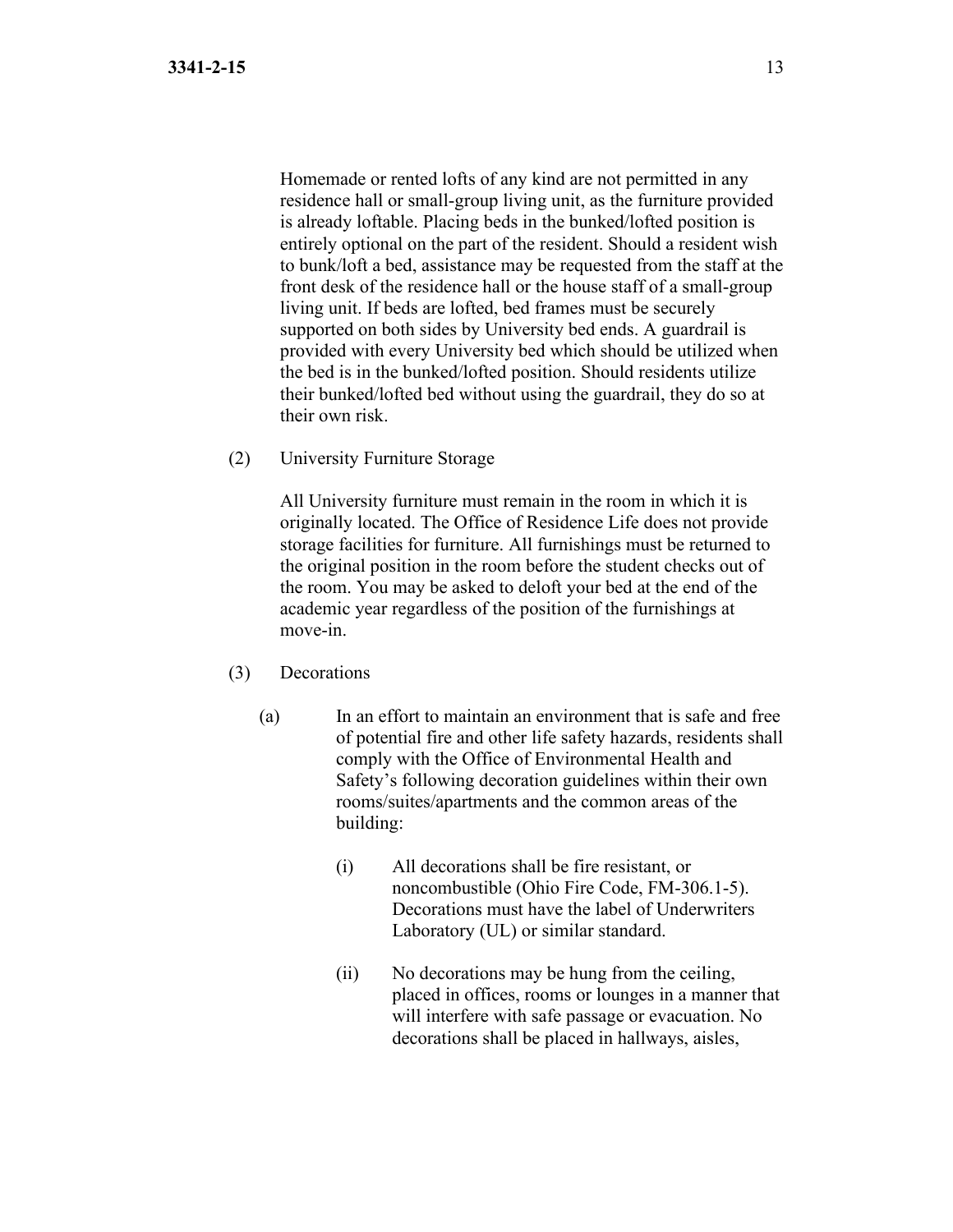stairwells or exit routes. Room doors may have a minimal amount (less than twenty percent) of decorations.

- (iii) Exit signs, fire extinguishers, smoke detectors, fire alarm pulls, emergency lights, PED boxes and audible fire signals/ strobe lights cannot be decorated, covered or obstructed in any way.
- (iv) Straw, hay, leaves, corn shocks and dry vegetation are not permitted in any building.
- (v) Decorative dirt or sand is not permitted in any building.
- (vi) Further information on University policies regarding the use of decorations in University residences is available from the hall or unit director.

### (4) Room Entry

University officials, including Office of Residence Life and Capstone Management staff members, are authorized to enter, search and/or inspect student rooms, suites, apartments and public rooms in the residence halls and small group living units. There are three occasions when room entry may be necessary:

- (a) Room Inspections: routine and mandated inspections may be necessary to ascertain acceptable standards of safety and hygiene; observance of the Community Living Standards, University regulations, and requirements of public law; and maintenance and repair of equipment. The time and date for building inspections will be posted twenty-four hours in advance.
- (b) Room Searches: searches of student rooms by University officials shall be authorized and conducted under one or more of the following conditions:
	- (i) By the consent of the occupants of the room.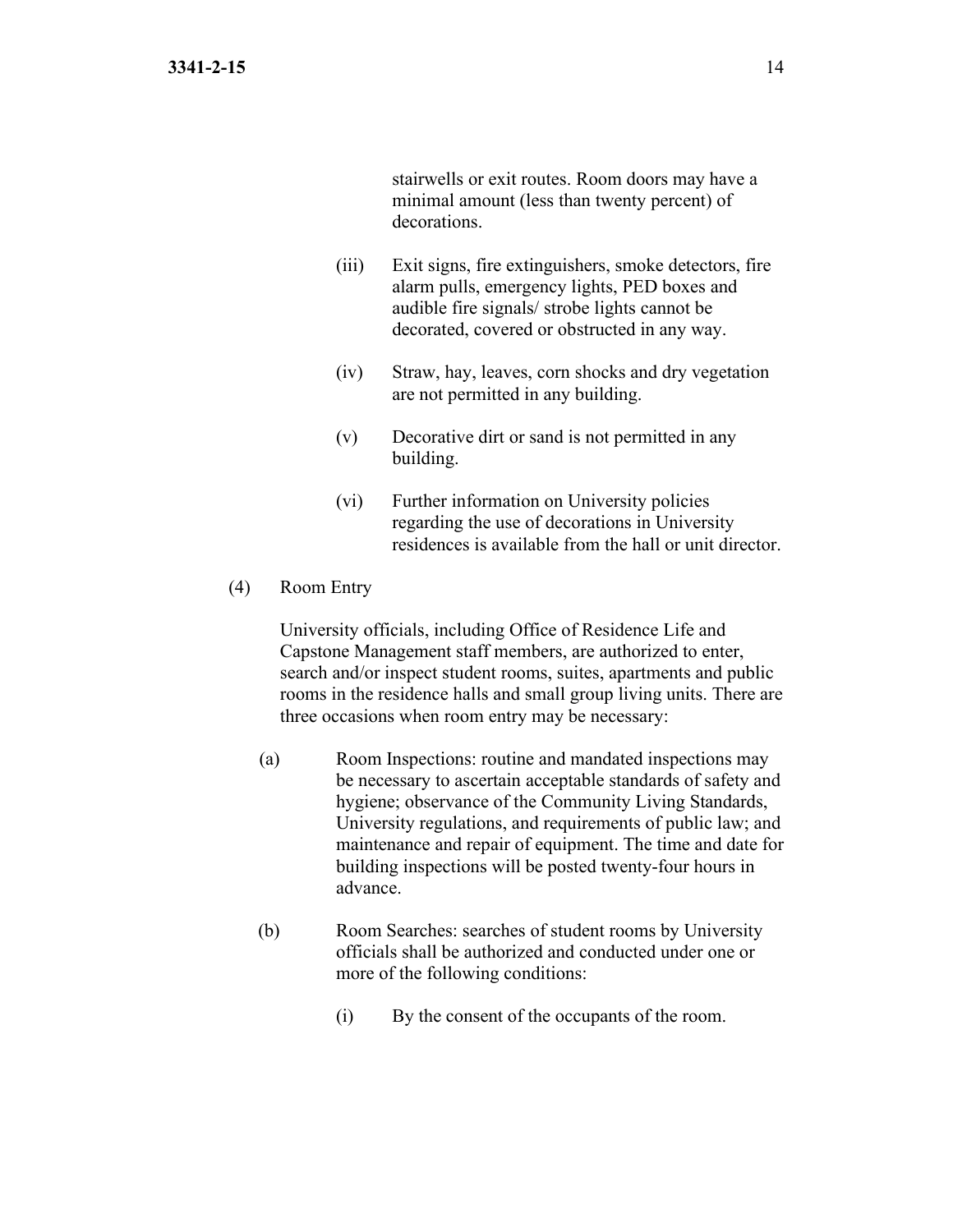- (ii) By warrant or as otherwise allowed by law.
- (iii) Upon reasonable cause to believe that there is a violation of the Code of Student Conduct, the Ohio Revised Code or other law, or the Community Living Standards.
- (c) Performance of Duty: University officials reserve the right to enter a student room/suite/ apartment, locked or unlocked, at any time it is deemed necessary to respond to an urgent matter such as: immediate resolution of policy violations, addressing disruptive behavior, maintenance problems, illness, hazards, and other similar emergencies or potential crises.
- (5) Check Out

Students are responsible for returning their room key upon checkout. When checking out of a room/suite/apartment at the end of the semester or at any time during the semester, the resident will follow the check-out procedures available at the residence hall front desk or from the supervisor of the residence. The resident is responsible for properly completing the check-out procedures and leaving the room/ suite/apartment clean, including vacuuming and dusting. A student who fails to check out of their residence by the deadline/closing date and time may be subject to a late checkout charge. Belongings left at checkout will be considered abandoned property after thirty days and will be treated as such.

(6) University Furniture

All furnishings provided by the University, including bed ends and bed springs, must remain in the room/suite/apartment common areas unless specifically authorized by the supervisor of the residence.

(7) Water Beds

Water beds are not permitted in University residences because of weight restrictions in the halls and possible water damage to the buildings.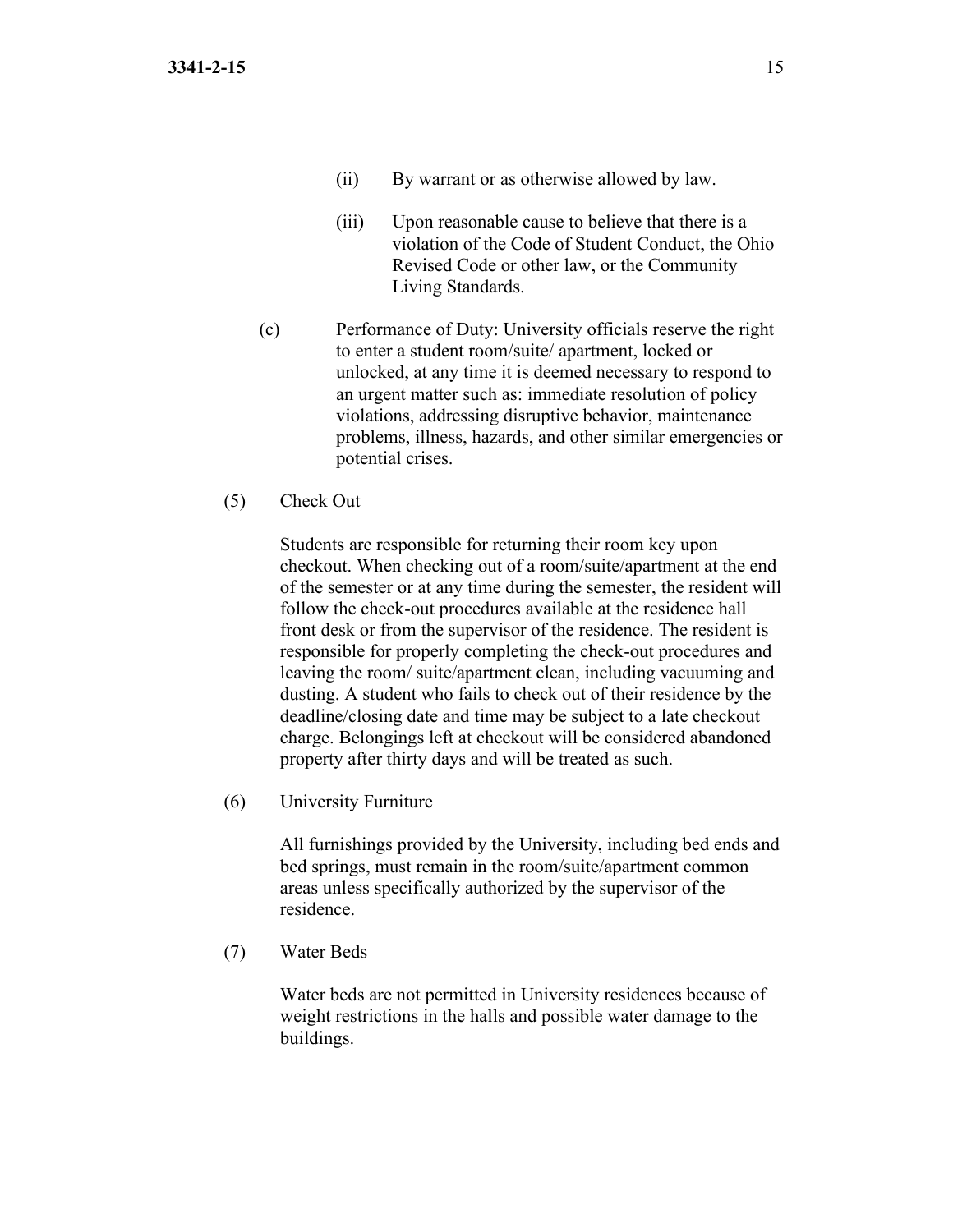### (I) Residential Maintenance

- (1) Damage may lead to curtailment of services, loss of ability to make repairs, and/or increased room rates. The actions of individual residents have a profound impact on the community as a whole. In light of this, the University has established the following measures of accountability for damage incurred to University residences.
	- (a) Room occupants are required to complete and/or review a room inventory form at check in. The room inventory form should be completed and checked for accuracy as it will be used to assess the condition of the room during or after the checkout process. The cost of repair or replacement of University property damaged since the completion of the inventory form will be charged to the room resident(s). Room furnishings must be in their proper location at checkout. Students are expected to behave in a manner that is respectful of the environment in which they live and which reduces the risk of damage occurring.
	- (b) Damage may be classified as either accidental or malicious. Accidental damage is damage occurring through unintentional, chance happenings. Malicious damage is damage occurring through intentional happenings, happenings related to alcohol use, or through disruptive behavior resulting in damage. Damage includes any occurrence which necessitates surplus and/or unreasonable custodial and/or maintenance services.
	- (c) While students are liable for all damages to University residences resulting from negligence, vandalism, accidents or misuse—in the case of malicious damage, disciplinary action, as well as financial restitution, may be initiated.
	- (d) Charges for damage to individual student rooms or for suites/apartments will be the responsibility of:
		- (i) The student who accepts responsibility or is found to be responsible for the damage or,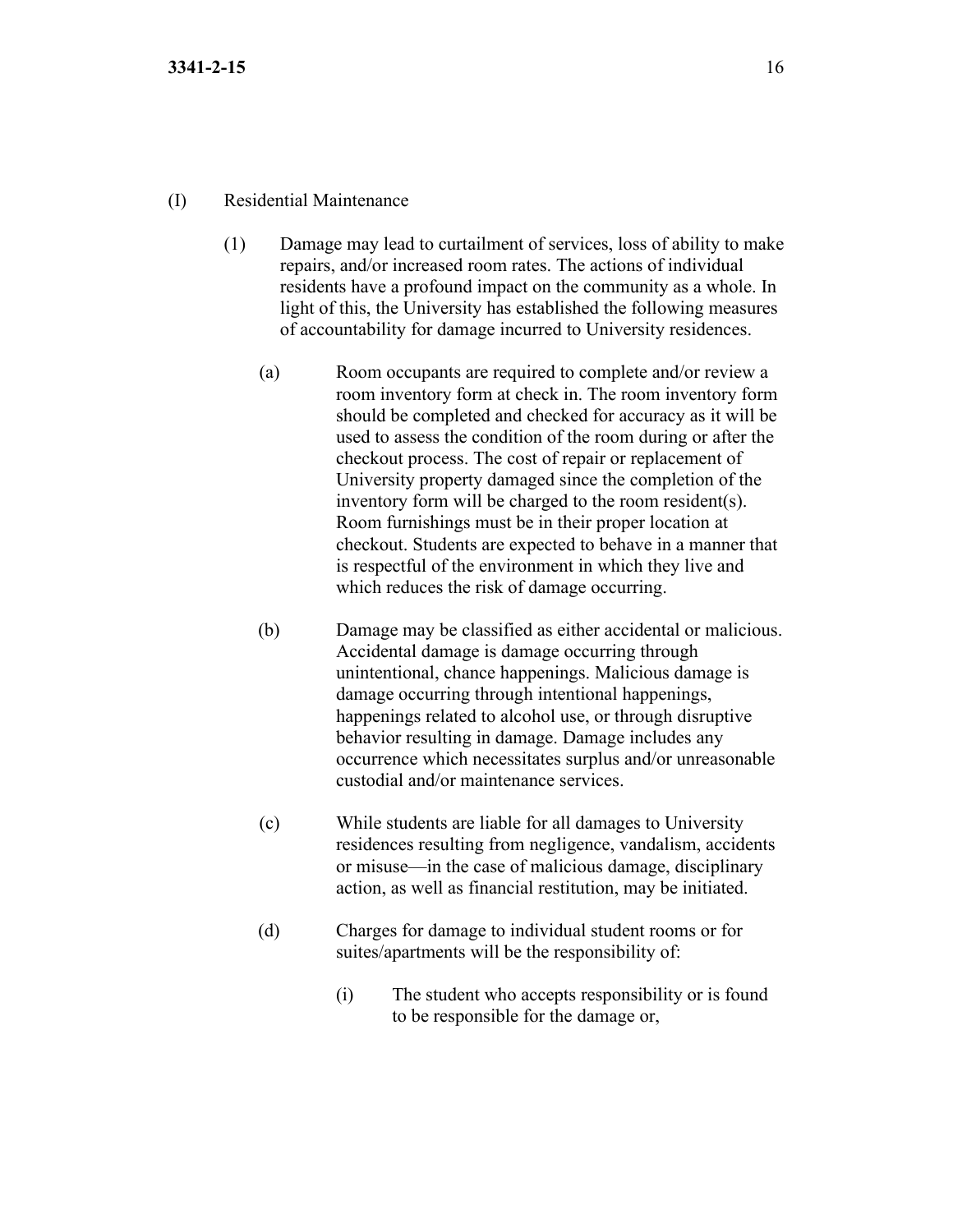- (ii) The residents of a room/suite/apartment/chapter house where the damage occurred.
- (e) A common area is defined as any space other than individual student rooms/suites/apartments. Such spaces include hallways, stairwells, elevators, lounges, kitchens, bathrooms, lobby areas, stairwells, etc. Charges for damage to common areas in a University residence may be the responsibility of:
	- (i) Any individual who accepts responsibility or is found to be responsible for the damage or,
	- (ii) All the residents of the particular wing, floor, building, or small-living unit (Greek Village) where the damage occurs. The supervisor of the residence, in conjunction with campus operations staff, and Office of Residence Life Central Staff, will determine the appropriate action to be taken related to common area damages.

#### (f) Damage Billing and Appeals Process

- (i) Damage billing is typically done at the closing of the living units for break periods. However, excessive or unusual damage may be billed during the semester.
	- *(a)* A letter outlining the damages, costs, and appeal process will be sent to the individual student and/or to the Greek Chapter President.
	- *(b)* The individual will be able to submit a written appeal to the Office of Residence Life during a two-week period beginning from the date of the letter.
	- *(c)* A member of the Office of Residence Life will review the appeal and damage billing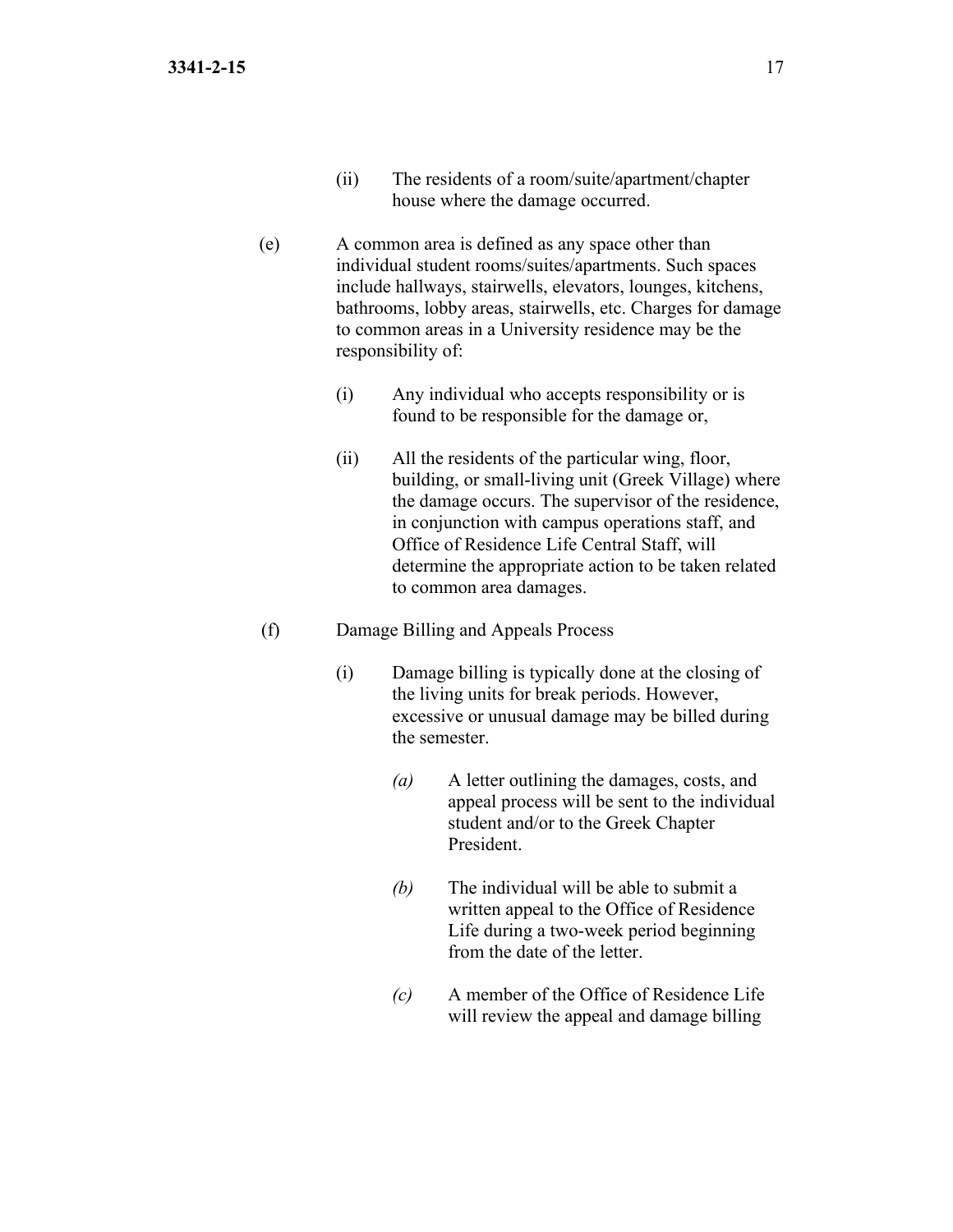documentation and make a decision about the appeal. The decision is final.

- (ii) Final costs will be billed to the individual or Greek Chapter account. Any bill that is not paid in full will may be sent to collections by the Bursar's Office. Once a bill has been sent to collections, the Office of Residence Life cannot reverse the charge.
- (g) Replacement Cost for Damage or Loss
	- (i) It may be necessary to bill students for damages, misuse or loss of items.
- (2) Maintenance Requests

Concerns regarding maintenance or custodial conditions in your residence and maintenance reports for your room should be submitted online by going to the [Forms and Resources section](https://www.bgsu.edu/residence-life/forms-and-resources.html) of the Residence Life web site. Should you experience problems with this reporting procedure, or to report damages in common area space, contact the front desk in the residence halls or the Conklin Front Desk for the Greek Village. If a requested repair is not completed within seven days; please contact the supervisor of the residence to follow up on the status of your request.

(3) Pest Control

The University regularly treats the residence halls for pests (ants, bats, cockroaches, bed bugs, rodents, etc.). If residents become aware of pests in their room or in common areas, the resident must submit a work order and notify Residence Hall staff to have the room/area inspected/treated for pests. Residence Life staff will provide the occupants with instructions for preparing the room for treatment. Failure to abide by the treatment instructions may result in a referral to student conduct and/or financial responsibly for the treatment. If a pest problem continues, the resident must inform hall staff. Residents are prohibited from using personal pesticides or any chemical product that could be considered poisonous in their room.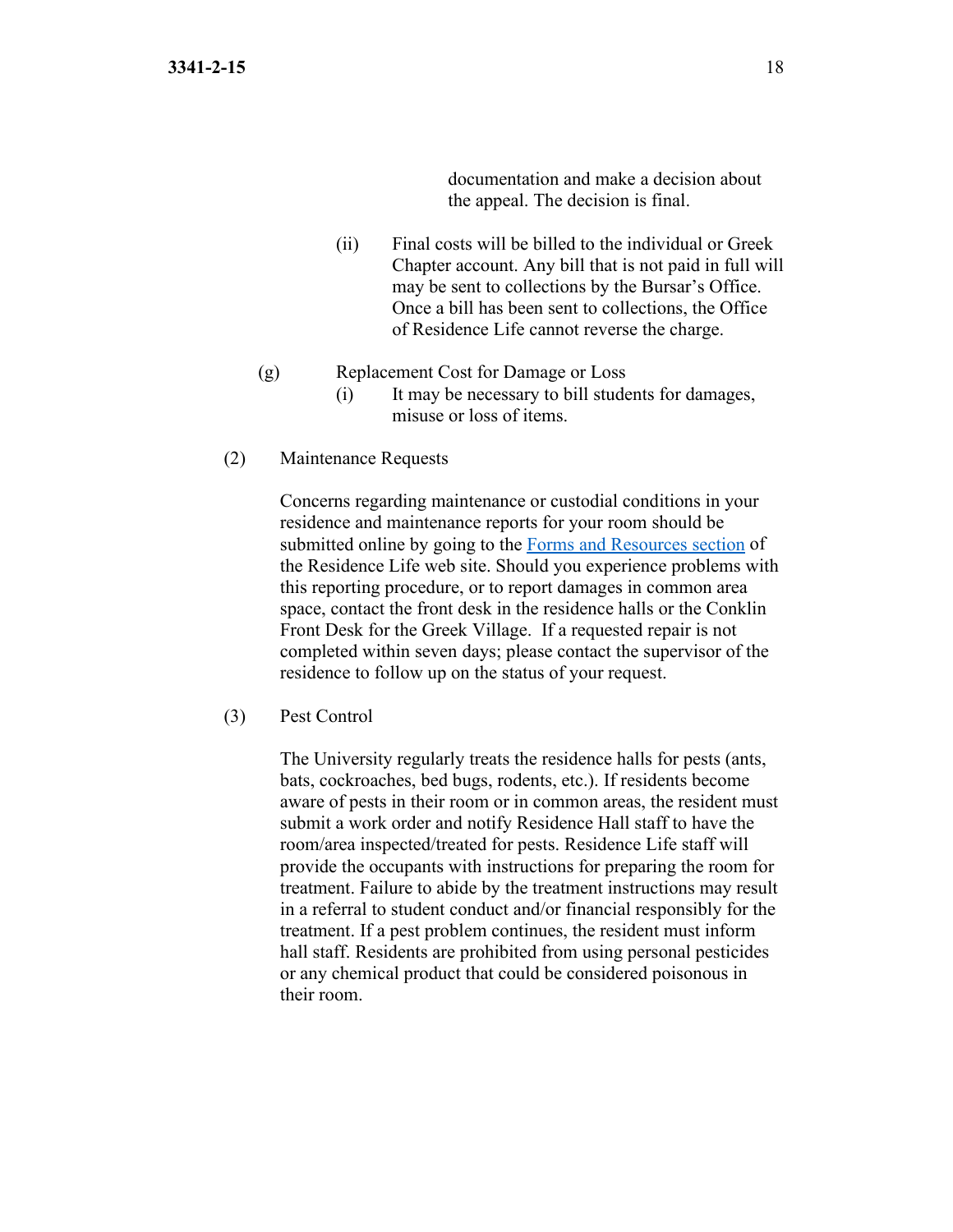The University supports and encourages students to participate in the recycling of glass, aluminum cans, plastic bottles, office paper and newspapers. Every room has a recycling container which can be used to take the items to designated recycling areas located on each floor and in lobby areas. Trash, and other items unsuitable for recycling (including used pizza boxes), must not be placed in recycling containers.

(5) Trash

In University residences, with the exception of Falcon Heights and Centennial halls, trash must be removed by the student from the building and placed in the dumpsters provided. Trash may not be taken to or left in the lounges, outside building doors, restrooms, laundry rooms, recycling areas, containers or hallways. Failure to remove trash properly may result in disciplinary action or improper checkout charges when moving out of the room. Students who live in Falcon Heights and Centennial halls should dispose of room trash by utilizing the trash chutes found on each floor.

(6) Use and Misuse of Equipment or Property

Expectations and standards for behavior in University residence communities are outlined in these Community Living Standards. When resident behavior does not meet these standards, Residence Staff will address the behavior with the resident. When appropriate, staff will provide notice to residents on misuse of equipment or property and residents will be given the opportunity to rectify the situation prior to fees being assessed. Charges for items vary depending on the scope of the loss, damage or mess. The amount to be charged to the resident is determined by the supervisor of the residence in conjunction with custodial and maintenance personnel.

- (J) Residential Network Responsible Use Policy
	- (1) It is the responsibility of residents to use residential computing facilities and services in compliance with University, city, county, state, and federal laws and regulations. Violation of policies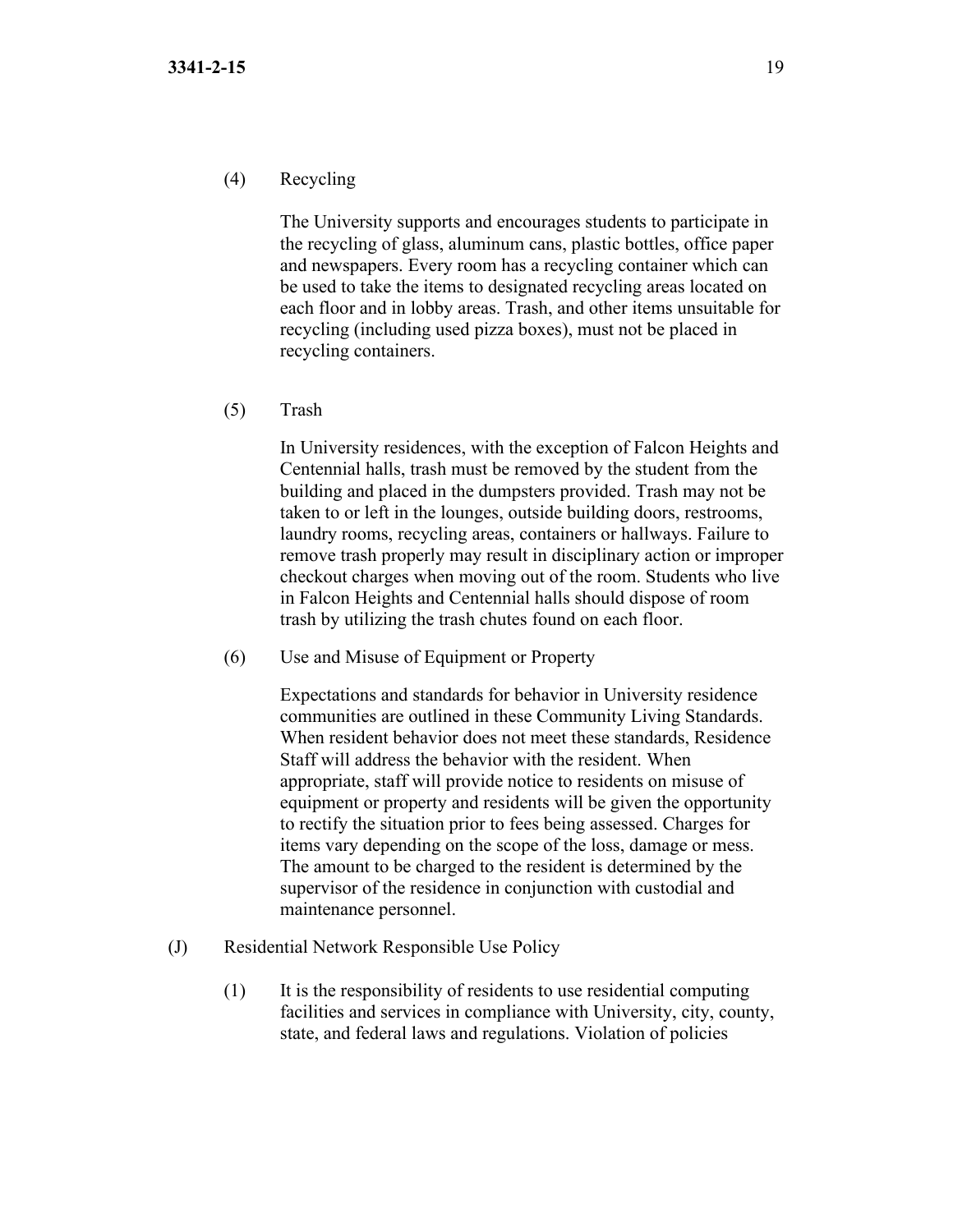governing the use of residential computing resources may result in the suspension of network or lab use privileges, or other disciplinary action by the University. In an effort to ensure proper use of facilities and services, the following rules are in place to promote responsible use of the residential computing network.

- (a) Residential computing network services and wiring may not be modified or extended beyond the area of their intended use. This applies to all network wiring, wireless, hardware and data jacks.
- (b) The residential network (in-room connections or computer lab connections) may not be used to provide Internet access to anyone outside of the University community for any purposes other than those that are in direct support of the academic mission of the University.
- (c) Residents utilizing in-room Ethernet connections will receive a network address for their computer. Use of a network address other than the one assigned may cause network problems and is prohibited.
- (d) The residential network is a shared resource. Thus, network use or application use which inhibits or interferes with the use of the network by others is not permitted. For example, applications which use an unusually high portion of the bandwidth for extended periods of time, thus inhibiting the use of the network by others, are not permitted. Residential computing reserves the right to terminate any in-room or cluster computer connection without notice should it be determined that network traffic generated from that connection inhibits or interferes with the use of the network by others.
- (K) Computer Lab Responsible Use Policy

The residential computer labs are provided as work environments for students and members of the residential community. The primary use of these resources is for academic related work. All other uses are considered secondary.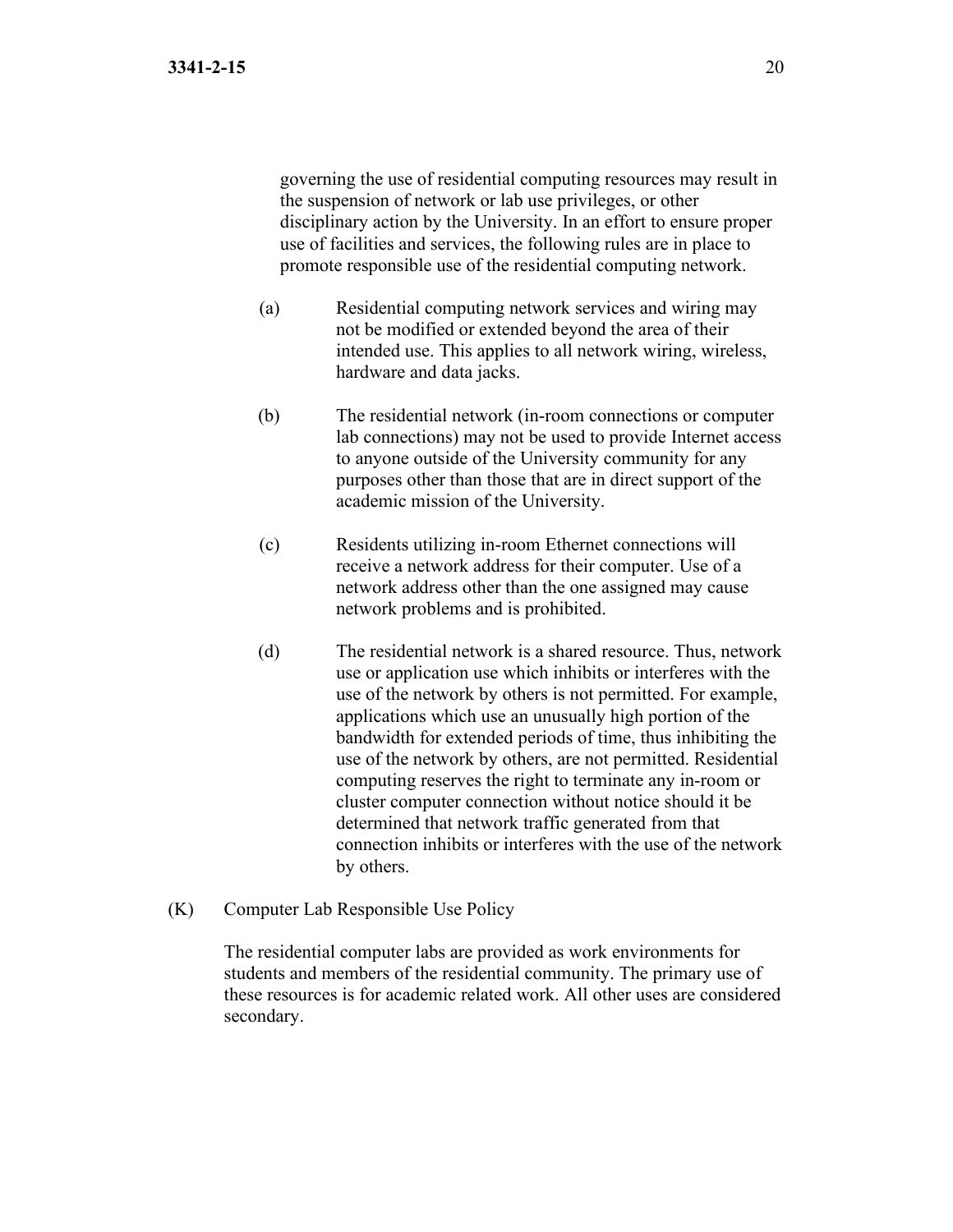- (1) During the academic year, residential computing resources are for use of the on-campus student population. The only exceptions to this policy are: use by residential computing staff and use by University faculty and staff for presenting classes or seminars to on-campus students.
- (2) Academic work by students takes precedence over all other uses of the lab computers (such as games, non-academic e-mail, nonacademic Internet browsing, etc.). When the lab is full and other residents are waiting to use a lab computer, non-academic use is prohibited.
- (3) Printing to lab printers is limited to academic work and to single copies of the material.
- (4) Usage of the lab is governed by the Community Living Standards (for example, quiet hours) and by any specific lab rules approved and posted by residential computing.
- (5) Anyone whose use of the computer lab hampers, endangers or otherwise disrupts other students' use of the computer lab may be asked to leave by residential computing staff.
- (6) Anyone who is using a computer to display material that a reasonable person would consider objectionable may be requested to move to another computer.
- (7) Accessibility to a residential computing lab when staff are not present is conditional upon responsible use. Residential computing labs operate with a base number of hours with staff present. Labs may also operate without staff present for extended access hours. Continuation of extended access hours is conditional upon:
	- (a) No theft of equipment or residential computing materials.
	- (b) No damage to the lab or any items in the lab.
	- (c) No tampering with security systems, computer software, etc.
	- (d) No abuse of the lab or of posted lab rules.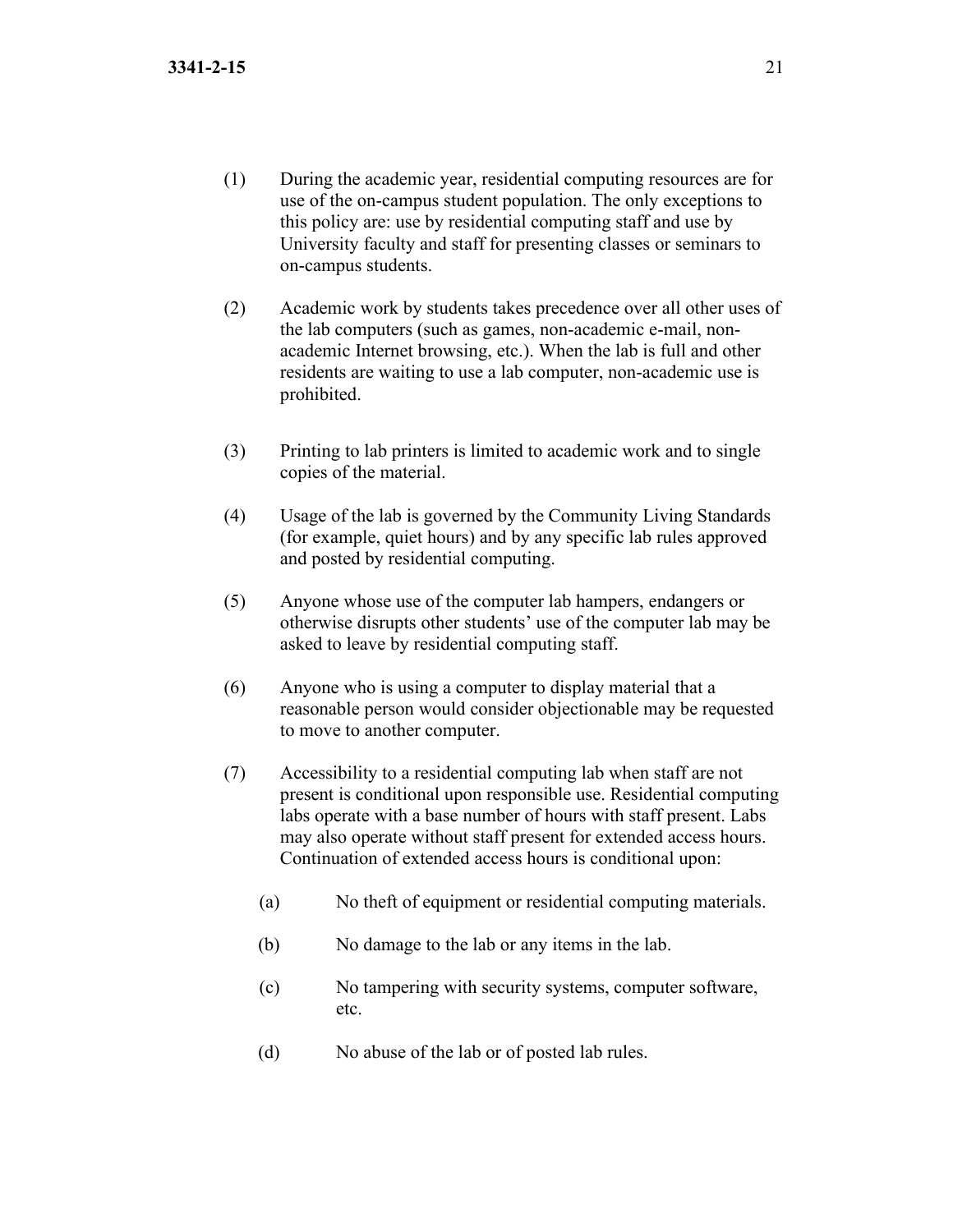- (8) Possession of food and drink, and the use of all tobacco products, including smokeless tobacco, is prohibited in residential computing labs.
- (L) Safety and Security
	- (1) Safety is a priority at BGSU. Emergency telephones that ring directly into the police station are located all across campus and new lighting has been installed in many areas. Within the residence halls there are student clerks who make rounds of the residences and report safety and security concerns. However, all residents play a role in maintaining a safe environment in their living units. Educational initiatives in the residences may include sessions on safety precautions ranging from making sure to lock your door when you leave your room or when you are sleeping to not propping open exterior doors. Residents are also encouraged to immediately report any suspicious behavior in or around the residence to the residence hall, house staff or University Police. All student residences are equipped with an electronic door access system on exterior doors. Students will use their BG1 Card to use to gain access to their place of residence. In keeping with the University's commitment to providing students with a healthy and safe environment conducive to intellectual pursuits and personal development, students are expected to know and abide by the following safety policies:
	- (2) Bathrooms. There are guest bathrooms located in the lobby of most residential units. All bathrooms on residence hall floors, with the exception of Greek Units, are fitted with card access. Your BG1 Card should not to be shared with others. Such sharing compromises the safety and security of the entire floor and building, and those suspected of sharing this information are subject to disciplinary action. Bathroom doors are to be closed at all times (except when being cleaned by custodial staff). Anyone propping or disabling the locking mechanism on bathroom doors is subject to disciplinary action.
	- (3) Electronic Door Access System. All of the University residences have been equipped with an electronic door access system. The effectiveness of this system is dependent upon its proper use.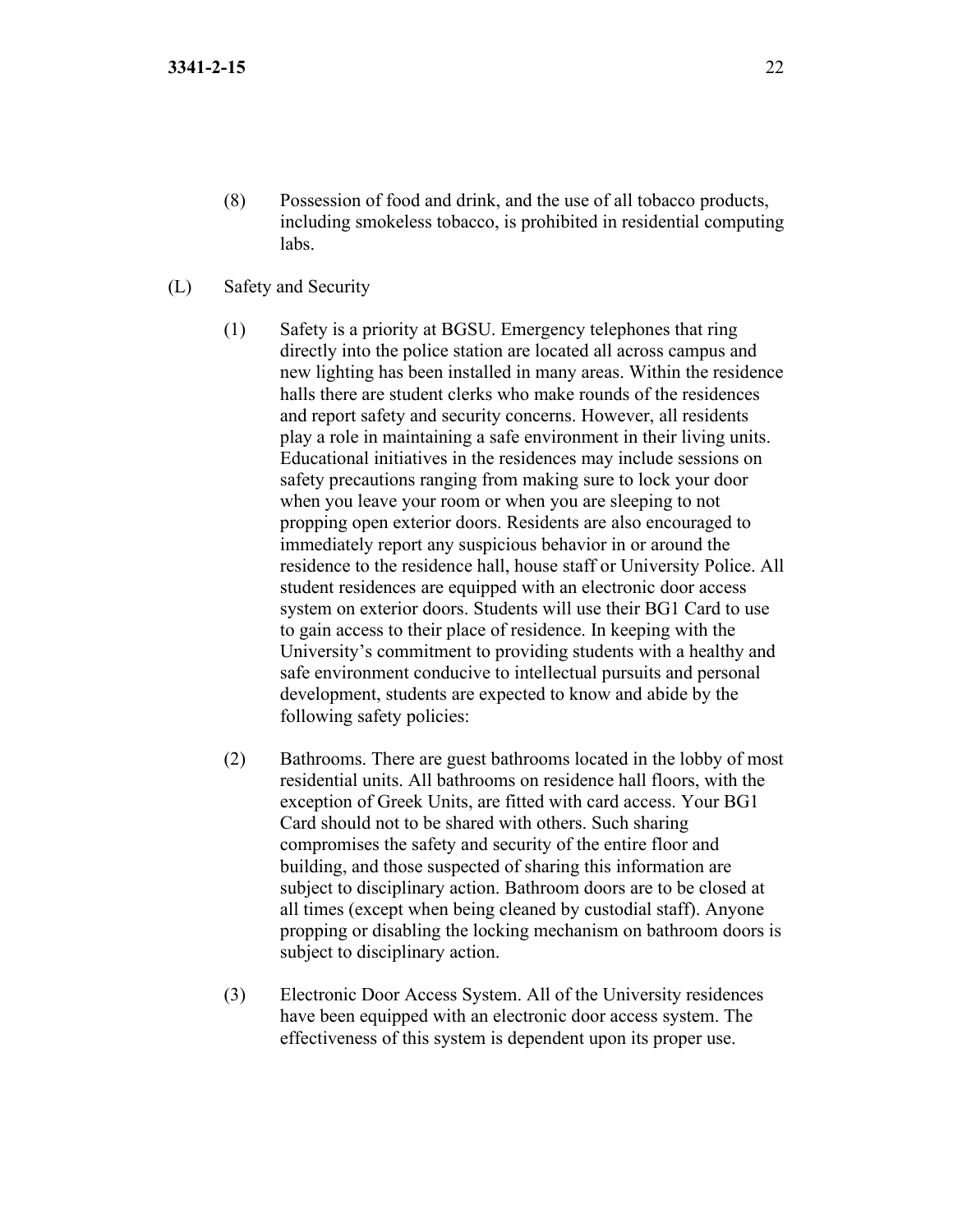Misuse and mismanagement of BG1Card reduces the system's effectiveness and places the safety of all residents at risk. Propping of doors that are electronically supervised will sound an alarm and alert the building staff of the residence of an illegal entry. Tampering with the electronic door access system makes for an unsafe living environment, is strictly prohibited and will result in disciplinary action.

- (4) Elevators. Some of the residence halls have passenger elevators. Use of the elevators may be limited on occasion in order to accommodate residents or guests with a disability, the moving of belongings or for emergencies. Use of the elevators is a privilege and students are expected to make use of them in a responsible, safe and respectful manner. In keeping with this expectation, tampering with the alarm, misuse or defacing of the elevators, or entering the elevator shaft is prohibited. Elevators in the Greek Units may only be used for individuals with disabilities and are not available for general use by building occupants.
- (5) Keys and BG1 Card. Students will be issued a key and provided building access on their BG1 Card, which they are expected to use responsibly, taking into consideration the safety, security and privacy of other residents. Keys and BG1 Card are for personal use only, and students are not to duplicate, loan or share these with others at any time. Keys and BG1 Card are the property of the University and may not be duplicated or modified in anyway. Keys must be returned when a student checks out of the room and/or suite/apartment or at the request of the supervisor of the residence. A person suspected of duplicating or sharing their key or BG1 Card may be subject to disciplinary action.
- (6) Lost or Stolen Keys/BG1 Card. Should a key or BG1 Card be lost or stolen, students are responsible for reporting the lost or stolen item to the front desk or supervisor of the residence immediately so that appropriate steps can be taken to prevent illegal entry. Students will incur a cost for obtaining a replacement personal entry device. New locks for either the room/suite/apartment or for all exterior doors to the residence will be installed depending upon which key or keys have been lost or stolen. The cost of replacing locks and keys will be incurred by the responsible party.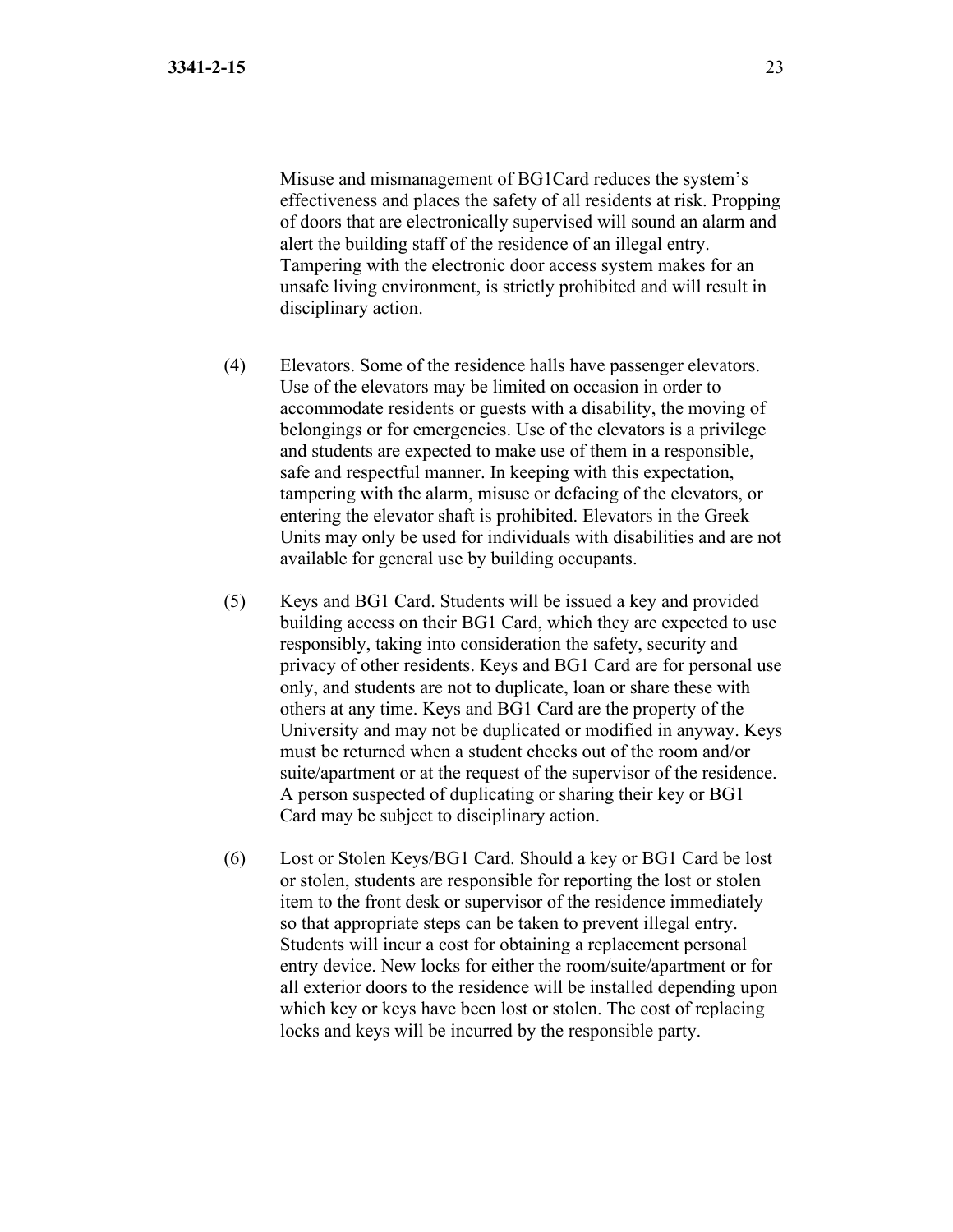- (7) Lock-out Key Policy. Students who are accidentally locked out of their rooms/suites/apartments can obtain a lock-out key and temporary PED from the front desk or supervisor of the residence. The lock-out key and temporary PED is for short-term use and should be returned within thirty minutes. Use of the lock-out key or temporary PED, in excess of two times during a given semester is considered excessive and students will be charged for each additional use of a lock-out key, since all students are expected to carry their keys and personal entry devices (PEDs) with them at all times.
	- (a) To encourage students to use their keys responsibly and to protect University property as well as all persons and property of persons that may be at risk due to lock outs, the following schedule of charges applies for lock-outs each semester.
		- (i) Fee Schedule
			- *(a)* First and second time: No Fee
			- *(b)* Third time: Five dollars
			- *(c)* Fourth time: Ten dollars
			- *(d)* Fifth time: Twenty dollars; and student shall face conduct action for the fifth and any subsequent lock-out
			- *(e)* Sixth time: Forty dollars
			- *(f)* Seventh or more: All subsequent lock-outs during the semester will be assessed at eighty dollars per lock-out.
			- *(g)* Failure to return the lock-out key or temporary PED within the allotted time period or other forms of abuse, misuse, or excessive use may result in conduct action, loss of lock-out key privileges, or both. All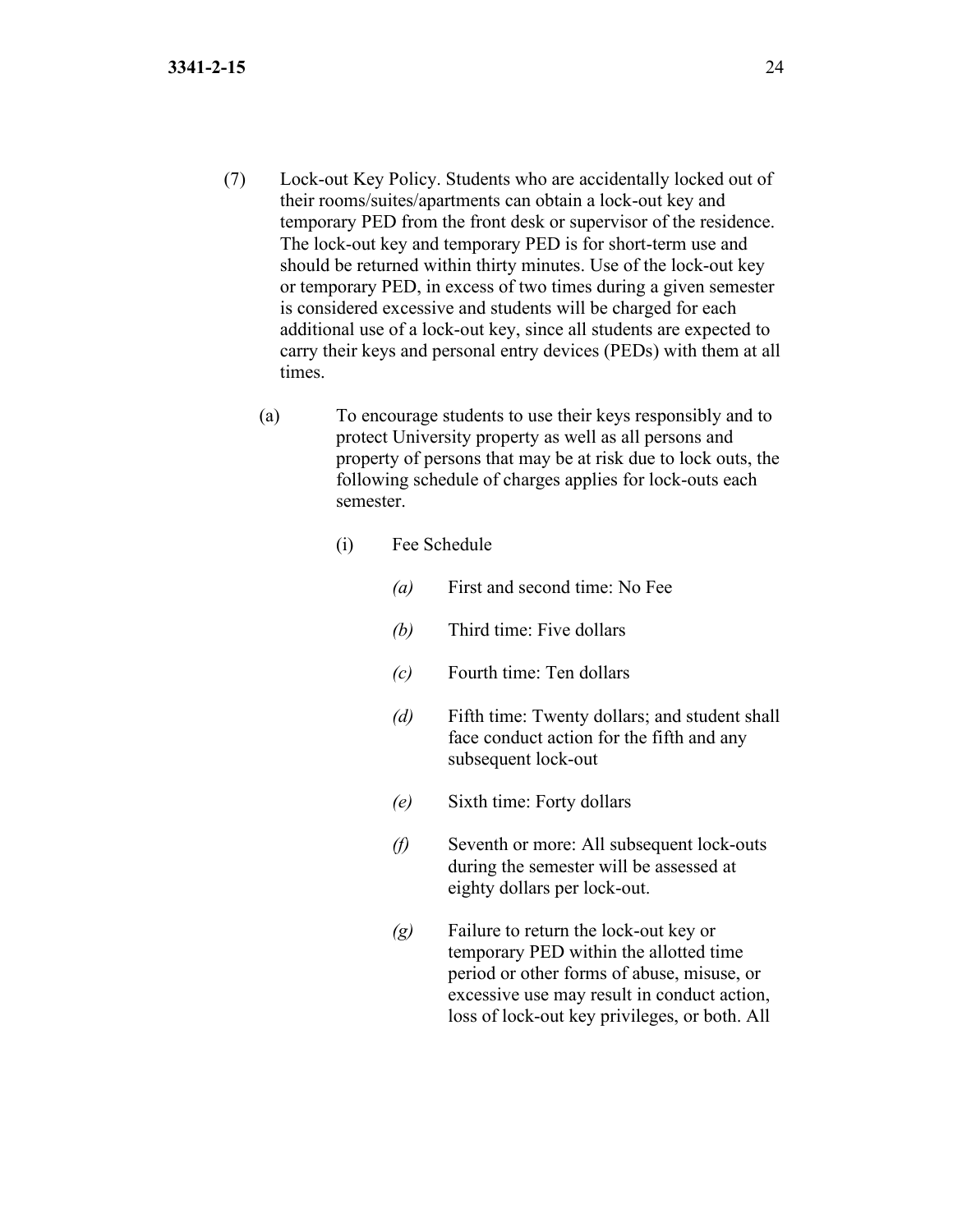charges shall be placed on the student's bursar account.

(8) Mercury thermometers.

Mercury thermometers are prohibited in all residential buildings as they pose a serious health and safety hazard if broken.

(9) Misplaced Keys.

If a key is misplaced, residents are responsible for reporting the misplaced key to the front desk or supervisor of the residence. A lock-out key may be obtained for an extended forty-eight-hour period to allow time to locate the misplaced key. If the misplaced key is not found and/or the lock-out key is not returned within the forty-eight-hour period, the misplaced key will be considered lost and a lock change will be ordered and charged to the party responsible.

(10) Missing Persons.

All students residing in University Housing shall be given the opportunity to provide a confidential contact person to notify should they be missing for twenty-four hours or more. In instances where the missing student is under eighteen years of age, parent(s) or legal guardians will be contacted in addition to the confidential contact person. Individuals should report anyone believed to be a missing person to a member of the Residence Life staff and/or BGSU Police. If a student is believed to be missing, hall staff will contact University Police to begin an investigation.

(11) Personal and Community Safety Expectations.

In order for safety measures to be effective, students must make proper use of these features. Residents are encouraged to lock their doors when leaving the room/suite/apartment for any reason and while sleeping. Residents are also reminded that propping open exterior doors for any reason is also a safety hazard since it may allow unwanted visitors access to the building and is a policy violation subjecting the resident to disciplinary action. Residents may not allow others to enter the residence via any locked door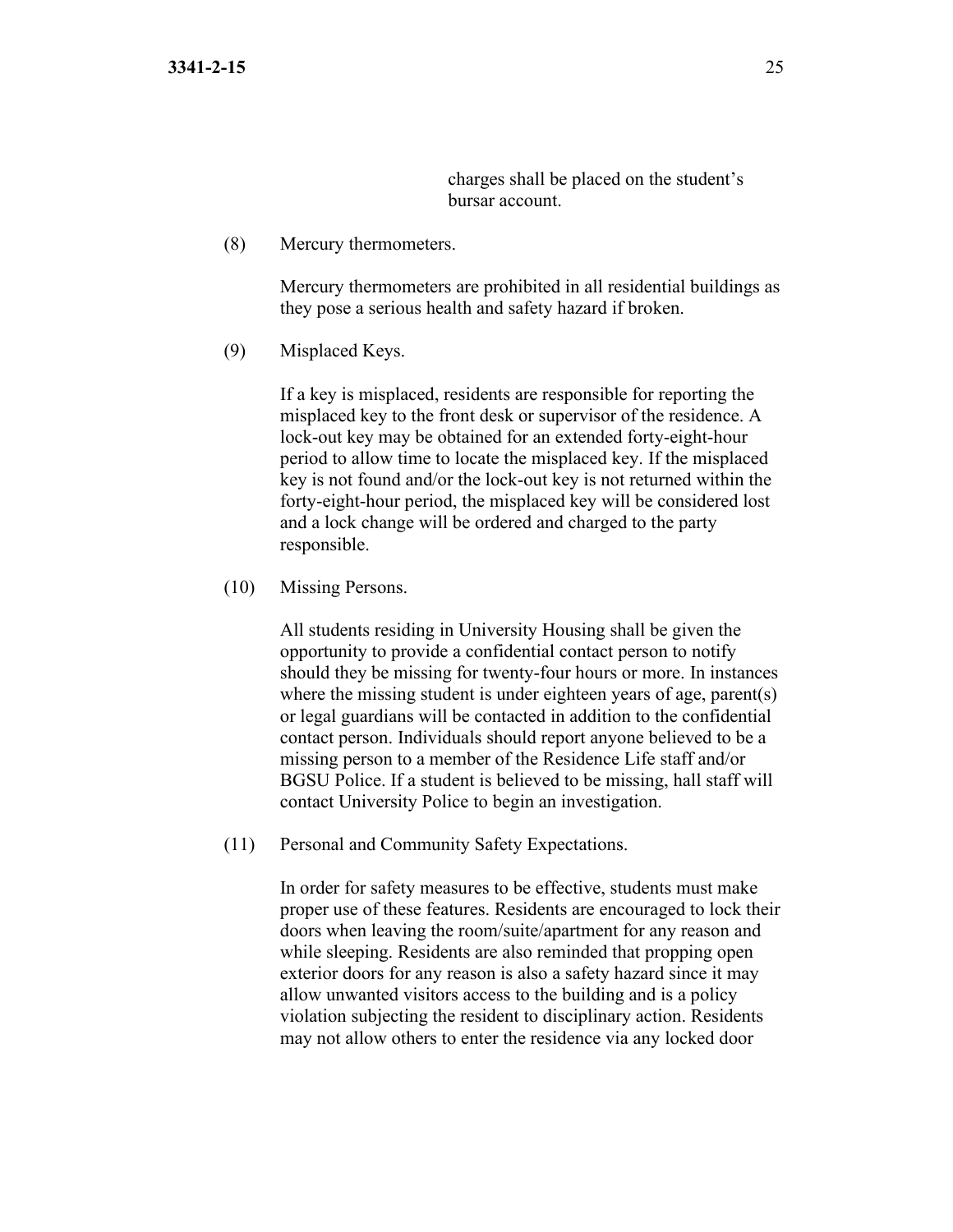other than the main entrance.

(12) Reporting Misuse

It is an expectation for all community members to take an active role in ensuring the safety of the residential living spaces on campus. Misuse of keys, personal entry devices (PEDs), or BG1 Card must be reported to an Office of Residence Life staff member immediately.

- (13) Tornado Procedures
	- (a) Tornado Watch. A tornado watch indicates that weather conditions are such that a tornado could develop in this area. Should a tornado watch be issued, residents are asked to follow the accompanying procedures.
		- (i) Residents should make certain they are familiar with the location of the shelter area in their building so that should the need arise, they will know where to find appropriate shelter.
		- (ii) Residents should be prepared to move to that area in the event that a tornado warning is issued.
		- (iii) Residents are encouraged to listen for a radio, TV or hall PA announcement, county sirens indicating the need to take shelter, and be checking for a text message from AlertBG if they have signed up for this service.
		- (i) Residents should use their best judgment when deciding whether to leave the building during a Tornado Watch.
	- (b) Tornado Warning

A tornado warning indicates that a tornado has been sighted in the area. Should residents hear the county tornado warning sirens or otherwise be advised that there is a tornado warning in effect for the region, residents are to seek shelter immediately and follow the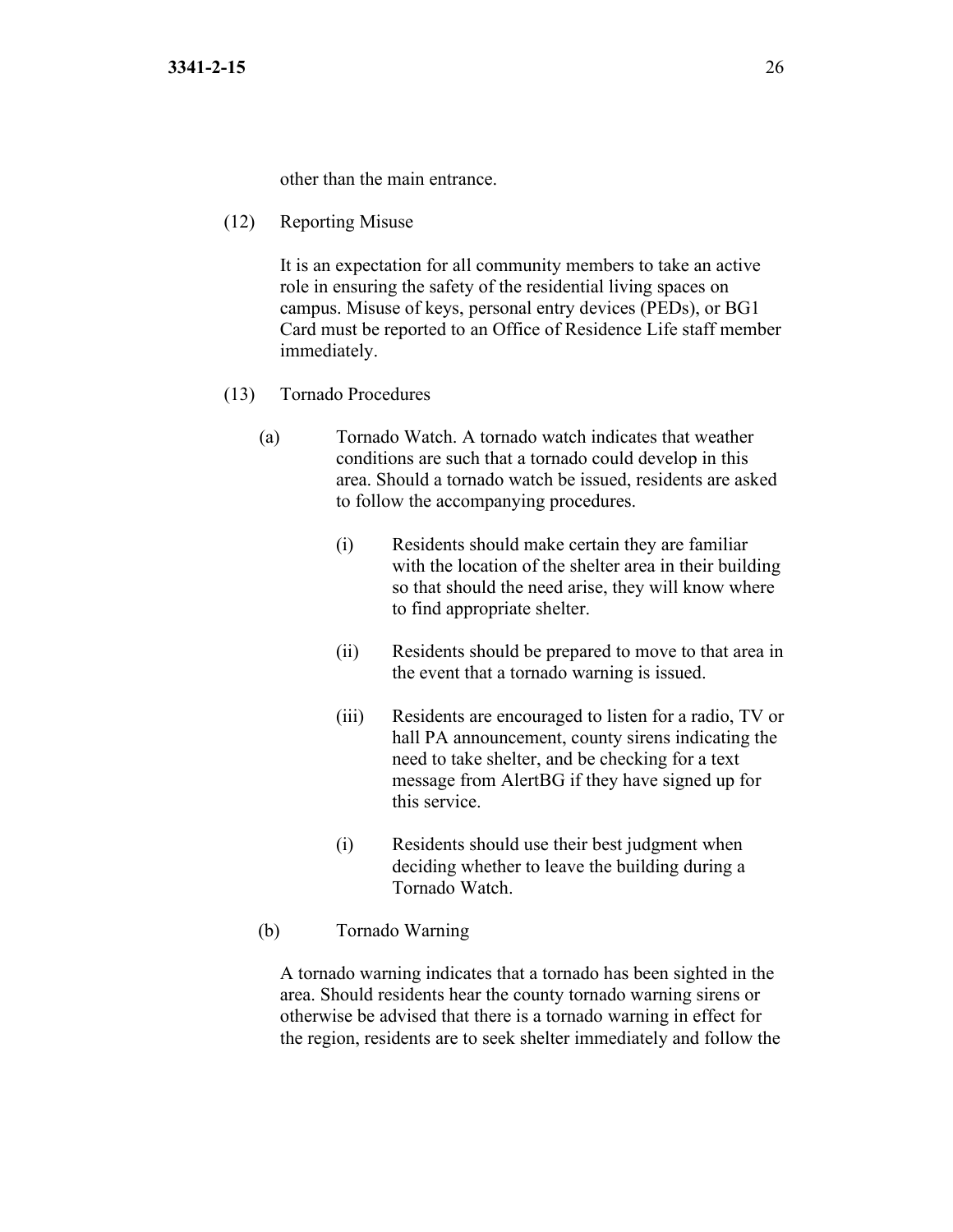directions of Office of Residence Life staff regarding emergency evacuation and remain in the shelter areas until the all-clear is given by the appropriate staff member or official. Note: Wood County conducts a test of tornado sirens on the first Saturday of every month at ten a.m.

- (M) University Residence Behavior Policies
	- (1) As with all large residential communities, there are behavioral parameters within which all community members are expected to conduct their affairs. Individuals who choose not to act responsibly and violate the Community Living Standards, the Code of Student Conduct, and/or local, state and federal laws will be held accountable for their decisions. The regulations and policies contained in this section should not be regarded as a comprehensive code of desirable conduct; rather they describe the minimum standards needed to reconcile the principles of maximum freedom and necessary order to achieve the basic purposes and goals of the University. By forming a code of ethics and rules and regulations, the University does not absolve each student from accepting responsibility for his or her own behavior. Indeed, the University reaffirms the principle of student freedom coupled with an acceptance of full responsibility for individual action and the consequences of such action. Residents have the right to file a complaint in the event that their rights within the residential community are being violated by another's failure to follow these policies. Such complaints may be registered through residence hall staff or through the Office of the Dean of Students.
	- (2) Students are expected to respect the rights of others within their residential community. Residents will be held responsible for their actions and decisions, as well as the actions of their guests. In striving to provide an environment for all residents to study, sleep and interact, it is expected that students be familiar with, and abide by, the policies which appear in this publication.
	- (3) Apartment and Greek Unit Policies

In addition to the Student Code of Conduct, and the Community Living Standards, additional policies apply to those students living in university apartment(s) or Greek units. Additional policies and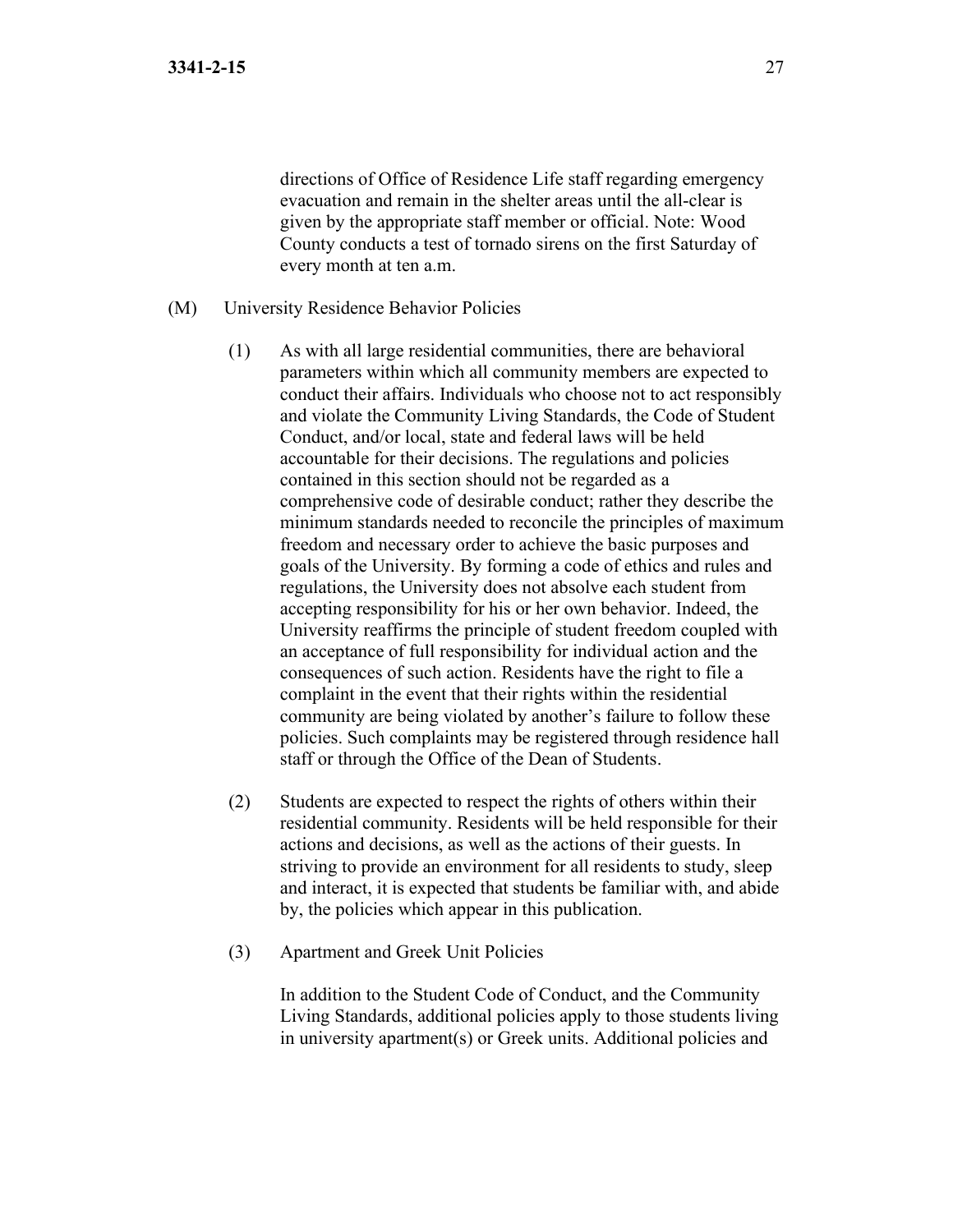procedures for Apartment(s) and Greek units, may be found on the Office of Residence Life's website on the ["Forms and Resources"](https://www.bgsu.edu/residence-life/forms-and-resources.html)  [section.](https://www.bgsu.edu/residence-life/forms-and-resources.html)

- (4) Alcohol
	- (a) The University is committed to maintaining an academic and social environment conducive to the intellectual and personal development, safety and welfare of all members of the University community. While alcohol is a widely accepted part of American culture, students under the age of twenty-one may not consume or possess alcohol. Students who are of legal age may drink in their rooms or in the rooms of people who are also twenty-one or older. Students who are under twenty-one and choose to drink are not only violating hall policy, they are breaking the law. Offenders may be subject to the campus conduct process, legal prosecution or both.
		- (i) The University adheres to and enforces all federal and state legislation governing alcohol.
		- (ii) In a University residence, alcoholic beverages may be possessed or served only in student rooms/suites/apartments where a resident of the room is of the legal drinking age. Alcohol is not permitted in common areas including but not limited to hallways, lounges, recreation areas or outside of a student room or suite.
		- (iii) Common containers including but not limited to beer balls, kegs, wine boxes, and containers of mixed punch of any kind are not permitted.
		- (iv) If residents twenty-one years of age or older elect to keep alcoholic beverages in the room/suite/apartment, they are responsible for and must take affirmative steps to ensure that underage individuals do not gain access to alcohol.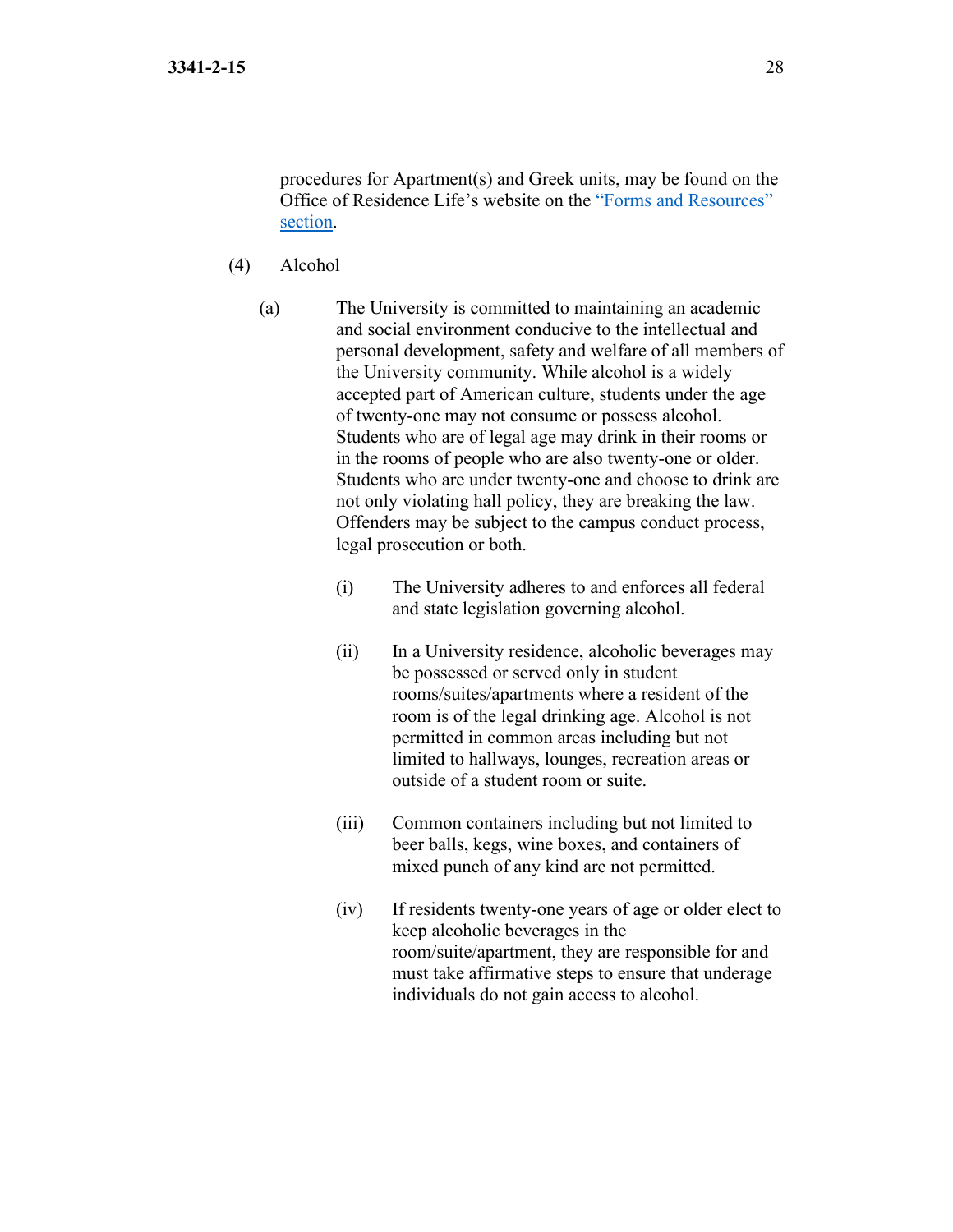- (v) Alcohol may not be sold or purchased in University residences.
- (vi) Devices that allow for the drinking of large quantities of alcohol, such as a beer bong, are not allowed in University residences.
- (vii) Games that promote or involve excessive drinking are not permitted in the University residences.
- (viii) Alcohol containers (whether full, partially full or empty) may not be possessed or used as decorations by those under the age of twenty-one in University residences.
- (5) Animals: Service and Emotional Support
	- (a) In order to provide reasonable accommodations and in compliance with federal law, the Office of Residence Life allows qualified students to have one service animal or one emotional support animal (ESA) in the residence halls. Students must first contact the Office of Accessibility Services (38 College Park Office Building, 419-372-8495) for approval.
	- (b) Definitions of a service animal, an emotional support animal, and a pet appear in [Policy 3341-2-42, Service](https://www.bgsu.edu/content/dam/BGSU/general-counsel/documents/Service-Animal-Policy.pdf)  [Animal and Assistance Animal Policy,](https://www.bgsu.edu/content/dam/BGSU/general-counsel/documents/Service-Animal-Policy.pdf) which is also applicable. The "owner" is the person who is responsible for controlling a service animal or emotional support animal.
	- (c) Owner Care and Handling
		- (i) Animals must be properly licensed in accordance with all federal, state, and local laws.
		- (ii) Service and emotional support animals must be in good health and have all vaccinations.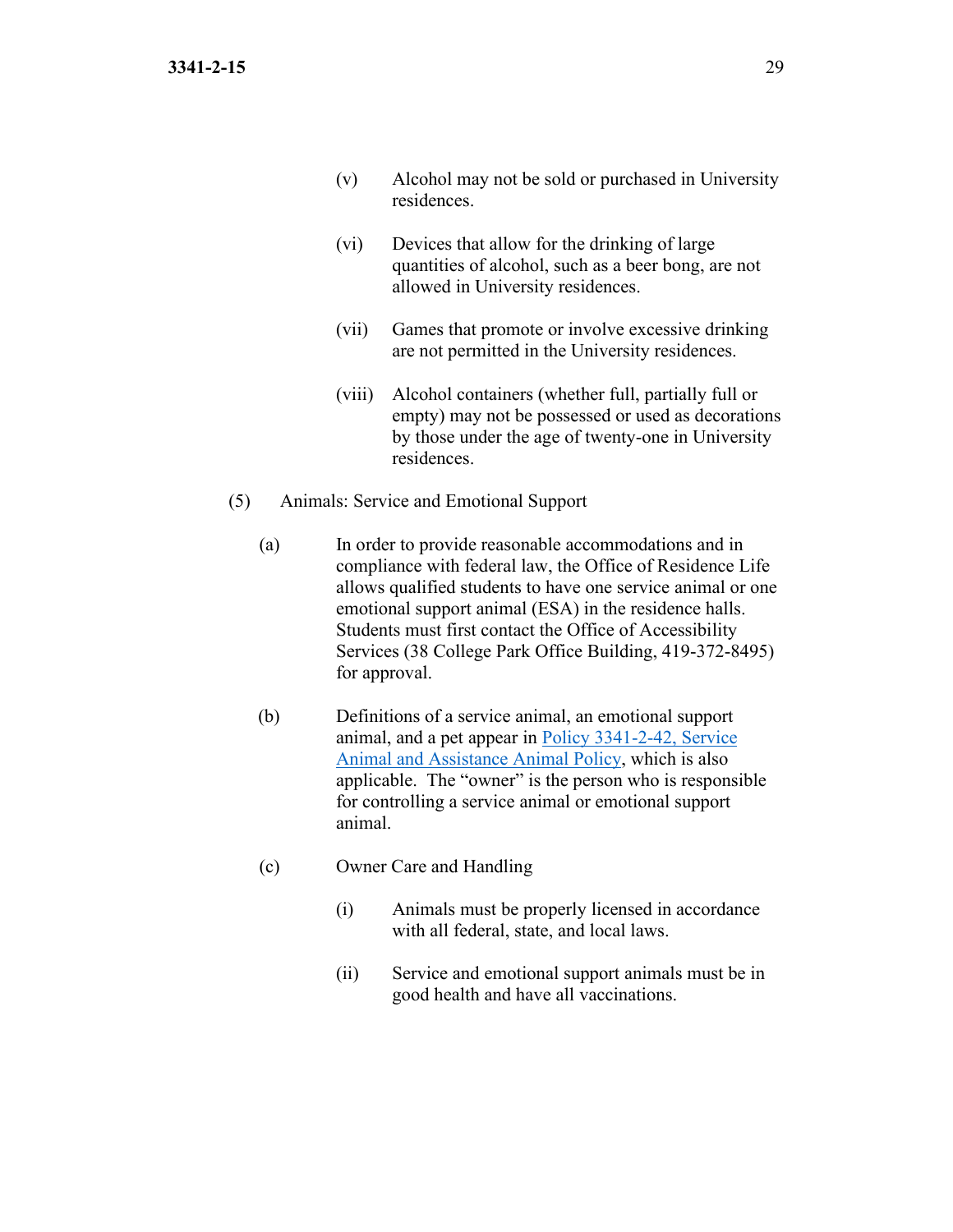- (iii) A service animal may accompany the owner to any location at any time. An emotional support animal may not leave the owner's room, with the exception of allowing the animal to relieve itself, and must not create a disturbance while the owner is away from the room.
- (iv) Service and emotional support animals must be under the control of the owner at all times.
- (v) The owners of a service or emotional support animal will maintain a clean, healthy, and odor free living space.
- (vi) The owner of a service or emotional support animal is responsible for cleaning up after their animal's waste, and should carry sufficient and appropriate equipment to clean up after the animal. Waste must be bagged and discarded in waste receptacles located outside of the residence halls.
- (vii) The owner of a service or emotional support animal must assure the animal doesn't interfere with the daily routine or activities (ability to sleep, enter or exit the hall, study, etc.) of residents who reside in the hall.
- (viii) The owner of an animal is financially responsible for any damage caused by the animal. This includes bodily injury or property damage.
- (d) Non-Owner Actions
	- (i) Individuals other than the owner should never touch or handle an animal unless invited to do so.
	- (ii) Individuals other than the owner should not feed the animal.
	- (iii) Individuals other than the owner should take care not to startle the animal.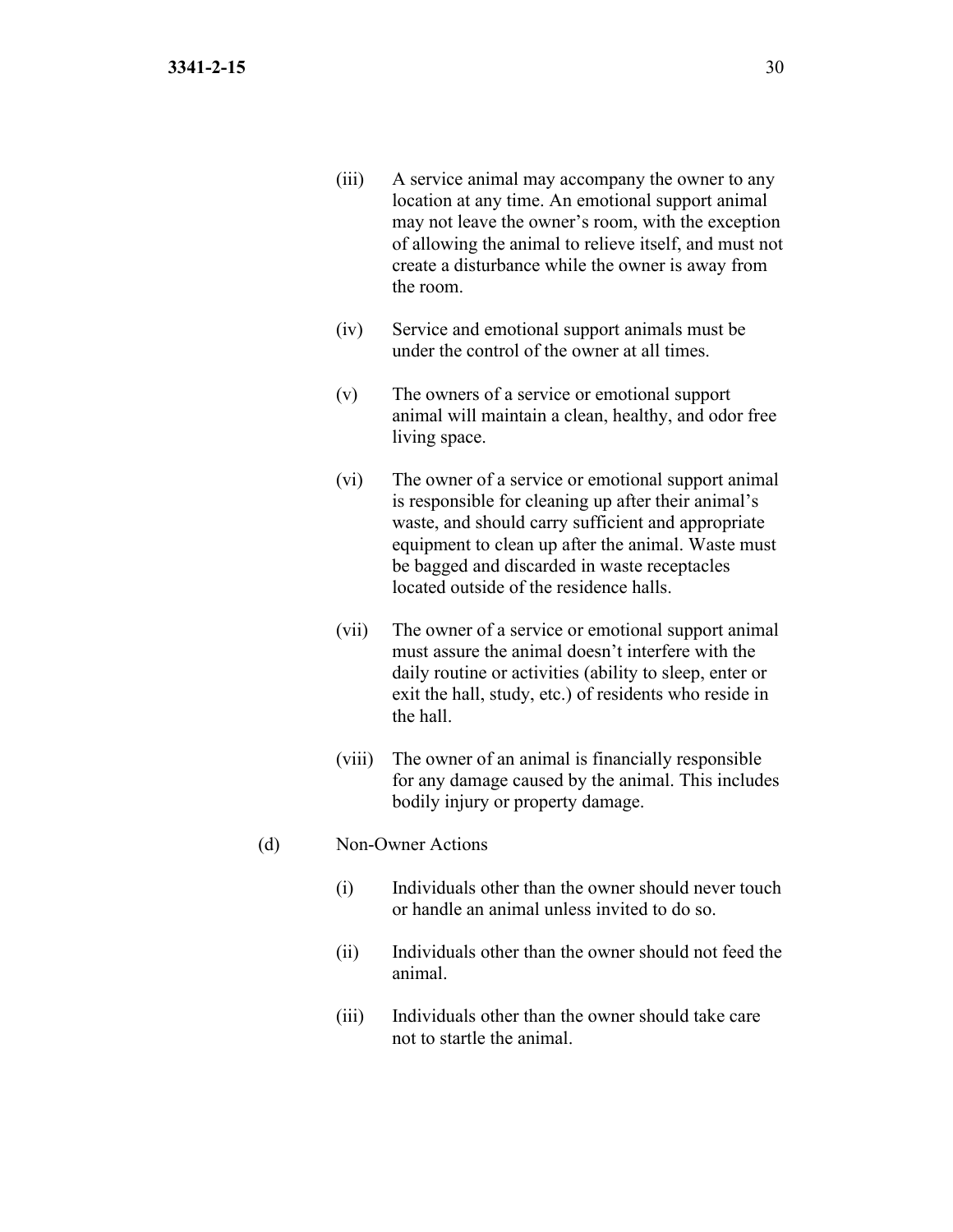- (iv) Individuals other than the owner are not to attempt to separate the animal from the owner.
- (v) Individuals are not to inquire for details about the owner's disability or reason for having a service or emotional support animal.

## (e) Removal of Approved Animal

The Office of Residence Life, in consultation with the Office of Accessibility Services, may exclude or remove an approved animal if:

- (i) The animal poses a direct threat to the health or safety of others;
- (ii) The animal cause substantial damage to the property of others (including University property);
- (iii) The animal's presence requires or results in a fundamental alteration of a University program or function;
- (iv) If the owner consistently fails to comply with the policy governing animals in the residence halls; or
- (v) The animal or its presence creates an unmanageable disturbance or interference with the university community.
- (6) Bicycles, Mopeds and Motorcycles

Campus regulations regarding the parking and storing of bicycles, mopeds and motorcycles must be observed. Motorcycles and mopeds are not permitted inside a University residence. If a resident brings a bicycle into the residence, the bicycle may not be parked or stored in corridors, restrooms, lounges, entryways, trunk rooms or in any area of the building other than the owner's room/suite/apartment. The owner is responsible for any damages or soiled carpet caused by bringing a bicycle into a residence.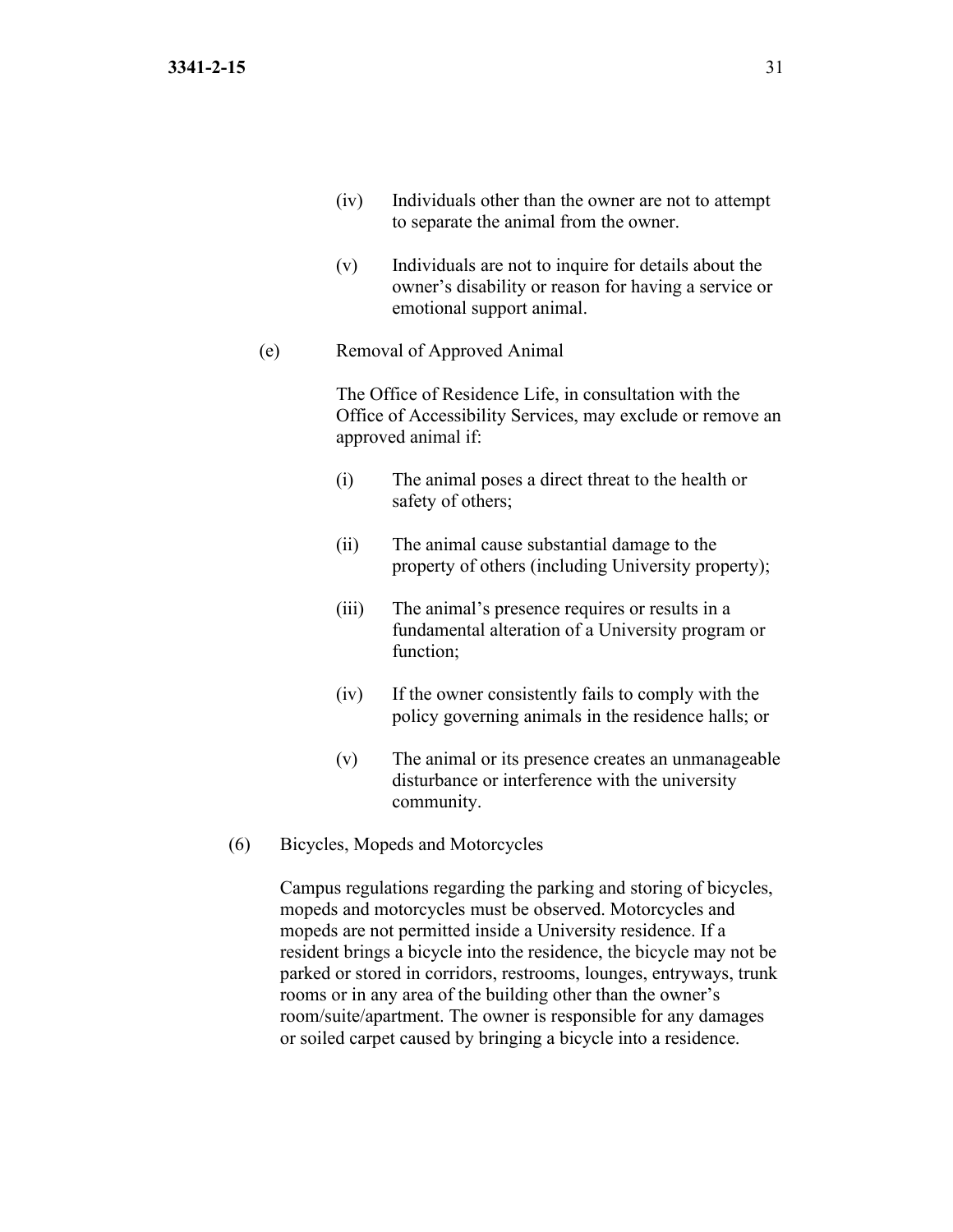Riding bicycles inside a building is prohibited. Bicycles and mopeds must be registered with the Bowling Green City Police, 175 W. Wooster St. For more information please call 419-352- 2571. Bicycles and mopeds may only be locked to bike racks and not to ramps, stairwells or other stationary objects. See the [Parking](https://www.bgsu.edu/parking-services/parking-regulations.html#parking-regulations)  [Rules and Regulations](https://www.bgsu.edu/parking-services/parking-regulations.html#parking-regulations) regarding designated parking areas.

(7) Cooking in Rooms/Suites

Approved combination microwave/refrigerator units for food preparation are permitted in all University residences. Individual microwave units of no more than 900 watts are permitted in student rooms. Refrigerators no larger than five cubic feet, thirtysix inches in height and one and half amps are also allowed. For fire safety considerations, however, hot plates, toasters, toaster ovens, George Foreman Grills, waffle irons/makers, air fryers, crock pots, and similar devices are not permitted in student rooms/suites.

(8) Dining Room Property

Dining room property, which includes trays, plates, glasses and silverware and other equipment/furnishings, must not be taken from kitchens or any dining facility to any area, including student rooms/suites/apartments and lounges. Violation of this policy is considered theft and may result in University conduct action, or possible criminal action. University Dining Services refrigerators and freezers are not available for storage of personal food supplies or beverages.

(9) Drugs

The use and/or possession and/or provision of a place for the use of illegal/controlled drugs is governed by local, state and federal laws. All cases or evidence of use, possession, cultivation or sale of drugs in University residences will be handled by the appropriate law enforcement agencies and reported to the Office of Residence Life. This includes the possession of prescription drugs not prescribed to the student in possession of them.

(10) Explosives, Firearms, Fireworks and Weapons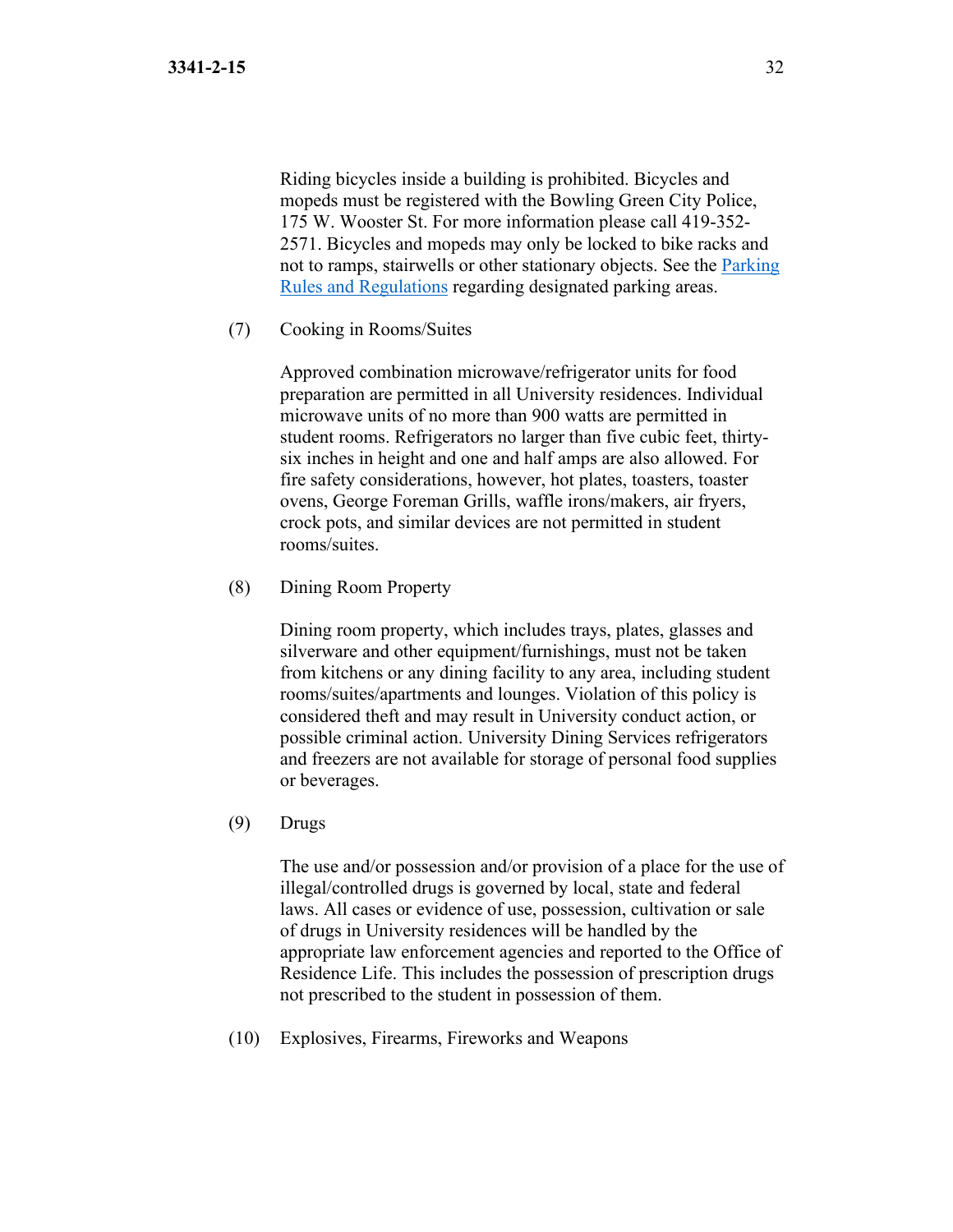Explosives, firearms (actual, or novelties/toys reasonably resembling actual firearms), fireworks, firecrackers and similar devices, and weapons of any kind create a potential safety hazard and, therefore, the use or possession of these items is prohibited in University residences. Weapons include, but are not limited to, knives with blades over three inches, guns, bb/pellet guns, airsoft guns, paint guns, tasers, bows and arrows, machetes, Ninja stars, nunchucks, grenades and swords.

- (11) Guests
	- (a) General
		- (i) A visitor is defined as any person who is a student and is not an assigned resident of the University hall or house being visited.
		- (ii) A guest is defined as any person who is not a student.
		- (iii) A host is defined as a person who is assigned to the particular University student room being visited. In order to maintain a living environment that respects the privacy of all residents, guests and visitors must adhere to the following specific policies:
			- *(a)* Guests and visitors are subject to the same rules, regulations and expectations as a resident, and the host is responsible for informing his or her guests of the rules, regulations and expectations in advance.
			- *(b)* The needs of roommates/suitemates to sleep, study and otherwise be free from interference and disruption as well as the right to privacy are paramount and supersede the right to host a guest and/or visitor. Roommates reserve the right to reasonably refuse guests at any time.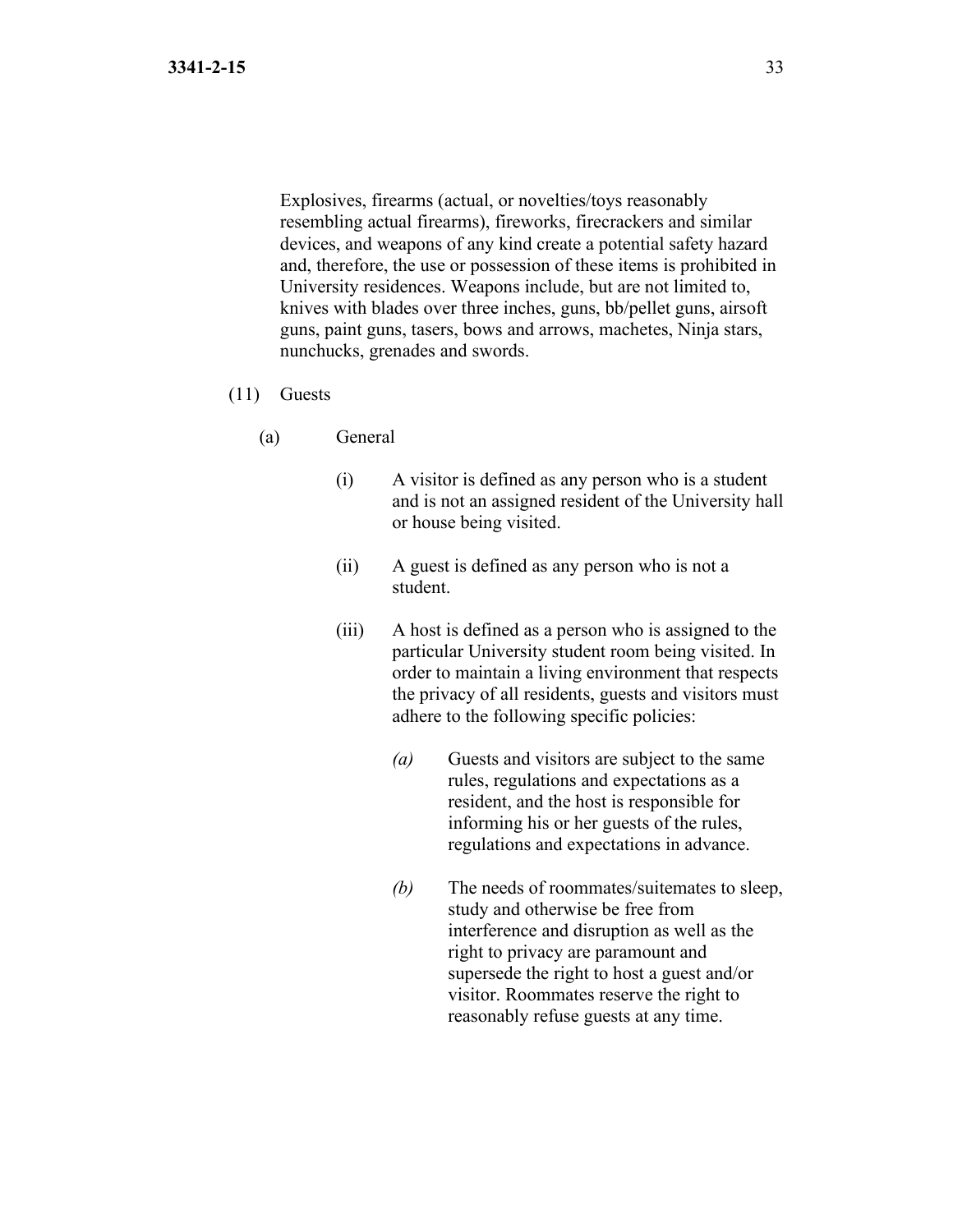- *(c)* Hosts assume full responsibility for the behavior and activities of their guests and visitor regardless of whether the host is present to observe their behavior. Whenever reasonably possible, hosts are expected to accompany their guests at all times.
- *(d)* For safety and security reasons, guests and visitors must be escorted by their host whenever they are outside their host's room.
- *(e)* Guests and visitors may only enter the building if they are accompanied by a host who is a resident of the building. Guests and visitors will be required to present a picture ID and sign in to gain entrance to the building regardless of their time of arrival to the building.
- *(f)* During the course of their visit, guests and visitors are expected to behave in a way that positively contributes to the residence community, showing respect and consideration for others and for property.
- *(g)* Guests and visitors who are acting inappropriately may be asked to leave the residence.
- *(h)* Guests and visitors will not be issued keys or PEDs, nor are residents to permit guests or visitors to use keys, BG1 Card or PEDs.
- (12) Overnight Guests

Overnight guests or visitors are allowed to stay in University residences with the prior consent of both the host and the host's roommate(s). However, the needs of roommates/suitemates to sleep, study and otherwise be free from interference and disruption as well as the right to privacy are paramount and supersede the right to host an overnight guest or visitor. With prior consent of the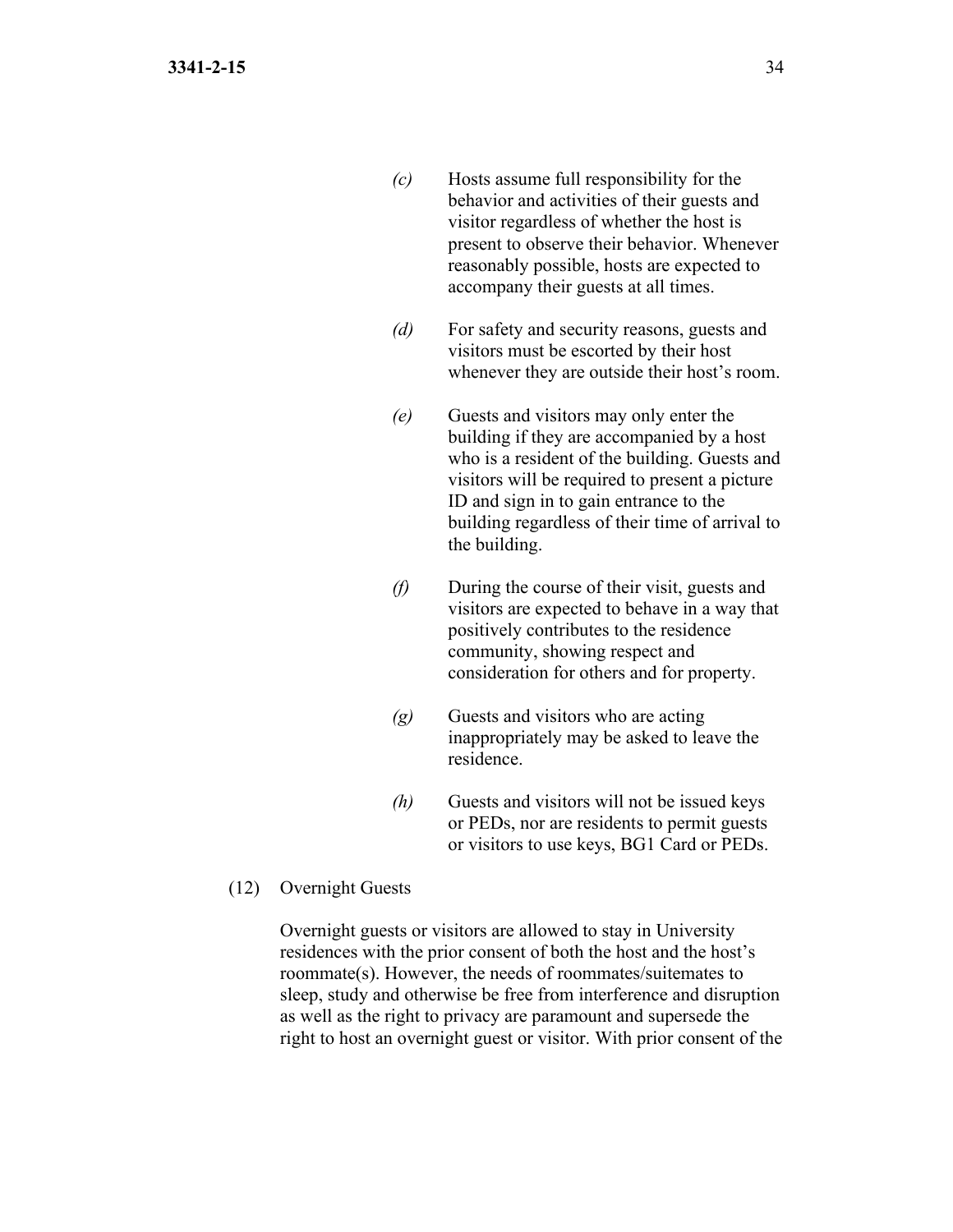roommate(s), guests/visitors are allowed to stay a maximum of three consecutive nights in a ten-day period. Guests/visitors may not sleep in lounges or on lounge furnishings and may not sleep in any bed without the prior consent of the individual assigned to that bed.

(13) Identification

Residents are expected to carry their Student Identification Card with them at all times. Residents may be asked to produce their ID in a number of instances, including but not limited to: entering the building during posted hours, checking out equipment, obtaining lock-out keys, or during documentation of policy violations. Failure to produce university identification upon request of a university official may result in denial of services and referral to student conduct.

(14) Kitchen Use

Most residence halls are equipped with a small, limited use kitchen that is intended for use by residential students. These kitchens are typically equipped with a stove, refrigerator, sink, and cabinets. Residents are expected to follow the Guidelines for Use document posted in each hall.

After use, each kitchen must be thoroughly cleaned (stovetop, countertop, sink, dishes, floor, trash, etc.). Failure to clean the kitchen may result in the facility being locked. Dry goods may not be stored anywhere in the kitchen. Students may store cold/wet items in the refrigerator as long as each item is labeled with a name and date. All items in the refrigerator will be disposed of after one month or when the item is no longer useable. Limited cooking equipment is available for use at each hall front desk and must be returned clean. Students using the kitchen should be familiar with the location and use of the fire extinguisher.

Students using the kitchen do so at their own risk and the University will not be liable for lost, stolen, or disposed of items including but not limited to food and cooking utensils.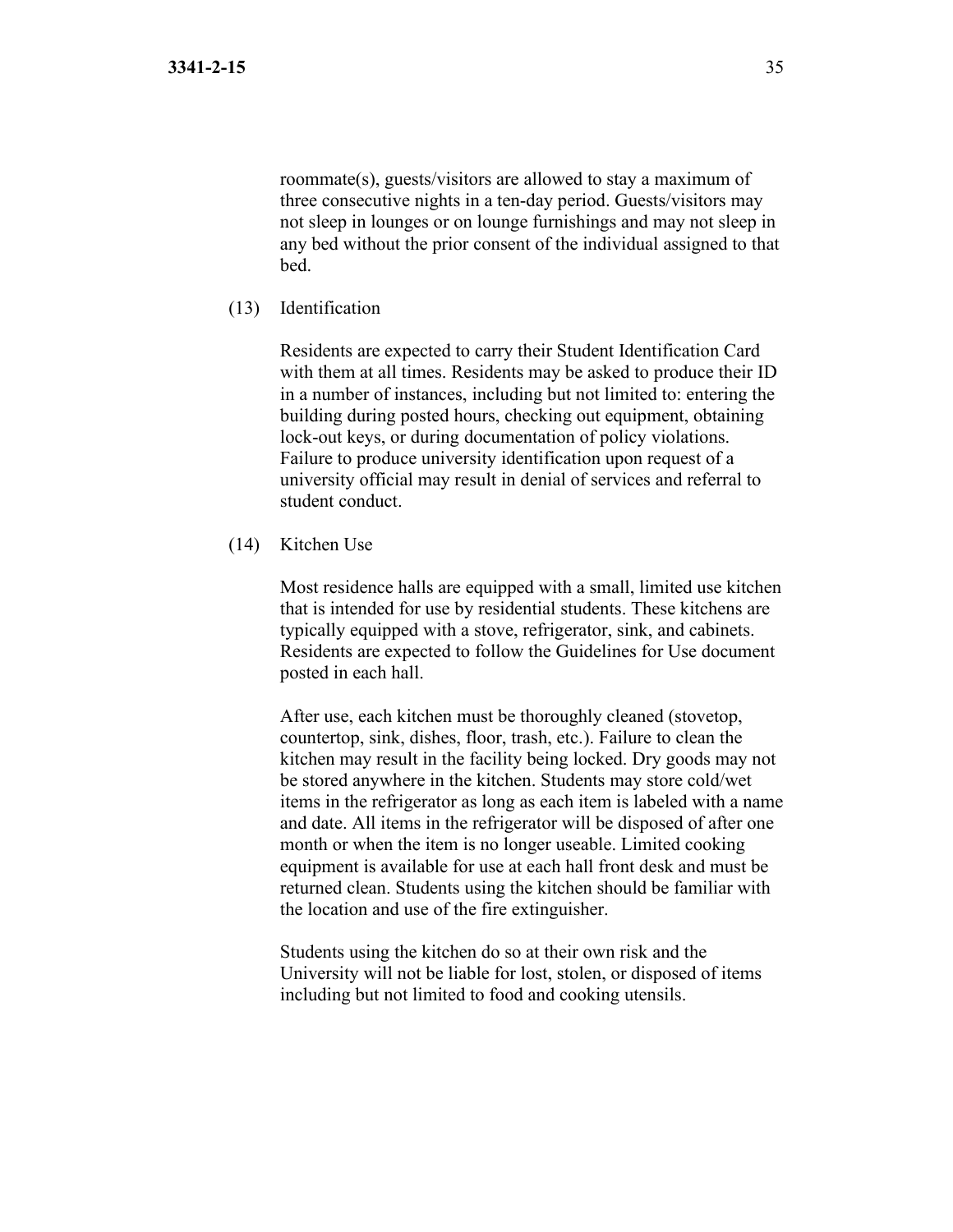Greek and apartment units have their own kitchens with a modified version of the Guidelines for Use document. Residents of the Greek and apartment units must adhere to the Guidelines for Use document posted in their kitchen.

(15) Laundry

Laundry facilities are provided for each residence. Use of the laundry facilities by residential students is paid for as part of the room fee (exceptions include leased apartment facilities). Use of the laundry facilities by non-residents is prohibited. Violators of this policy will be referred to the student conduct process. Do not leave your laundry unattended. If clothes are left in the laundry room for more than forty-eight hours they should be taken to the front desk Lost and Found. Residents should always clean the dryer filter trap after every use.

(16) Lost and Found and Abandoned Property

Each residence hall will maintain a Lost and Found system at the front desk. Items brought to the lost and found will be kept for one month. If the individual owner can be identified, hall staff will make a reasonable attempt to contact the owner, first by phone and then by e-mail. At the end of the one-month period, unclaimed items will be deemed abandoned and disposed of, destroyed, or donated.

(17) Lounges and Common Areas

Every residence unit contains a variety of common area spaces. Some are designated study lounges, while others are used for program events and meetings. Residents wishing to reserve space in a building must contact the supervisor of the residence. All lounge furniture and wall hangings should remain in their assigned location for use by all community members. Lounges are not to be used to provide overnight accommodations for residents or guests.

- (18) Mail
	- (a) USPS paper mail, such as letters and magazines, is delivered daily, Monday through Friday, to the residence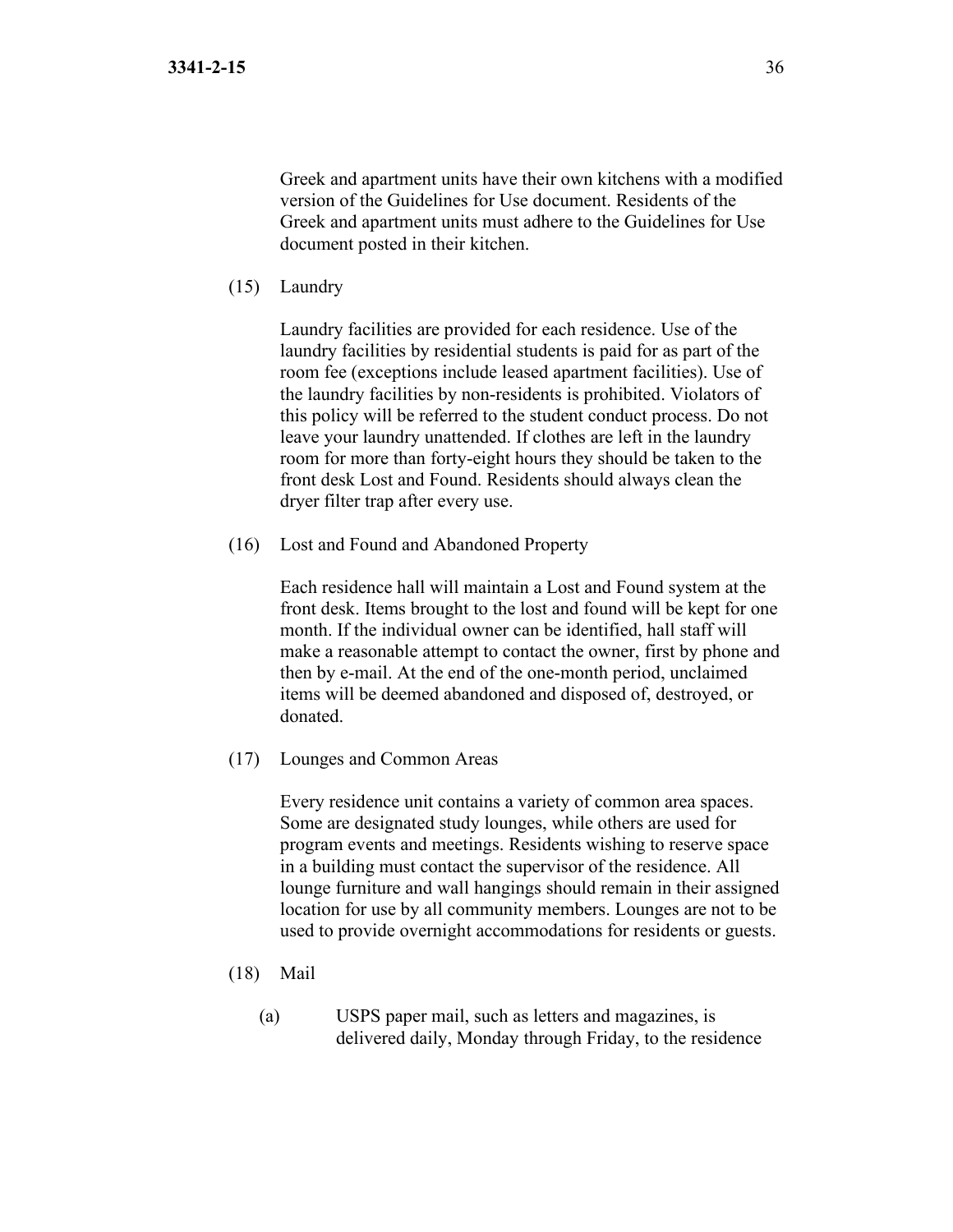hall front desks and placed in the student mailboxes provided to all on-campus residents. No mail is delivered on weekends or University holidays. Student packages, from all carriers such as USPS, UPS, and FedEx, will be delivered to the Student Package Center located at the Information Desk on the first floor of the Bowen Thompson Student Union. Students will receive an email notification when the package is ready for pickup. A valid BGSU ID is required for package pickup. For more information, visit the Postal Services website: www.bgsu.edu/postalResidence hall and Greek unit mail should be addressed to the street addresses provided by the Office of Residence Life. A complete list of halls and street addresses is available on the Office of Residence Life web site [http://www.bgsu.edu/residence-life/residence-hall](http://www.bgsu.edu/residence-life/residence-hall-mailing-addresses.html)[mailing-addresses.html](http://www.bgsu.edu/residence-life/residence-hall-mailing-addresses.html) 

- (b) Only the following items may be placed in residence mailboxes:
	- (i) U.S. mail delivered by the Post Office
	- (ii) Individually addressed campus mail
	- (iii) Office of Residence Life approved announcements. Notices, unaddressed items, or unaddressed advertising of any nature will not be placed in residence mailboxes unless approved by the Office of Residence Life.
- (19) Musical Instruments

Because different musical instruments can be played at different volumes, some may not be appropriate for use in the residence halls. Acoustic guitars, non-amplified electric guitars and electronic pianos are some examples of instruments that can be played at a reasonable level and are permitted in the residence halls. Many living units have practice rooms that may be reserved for those choosing to bring wind, orchestral, percussion or amplified instruments to the University. To the extent that such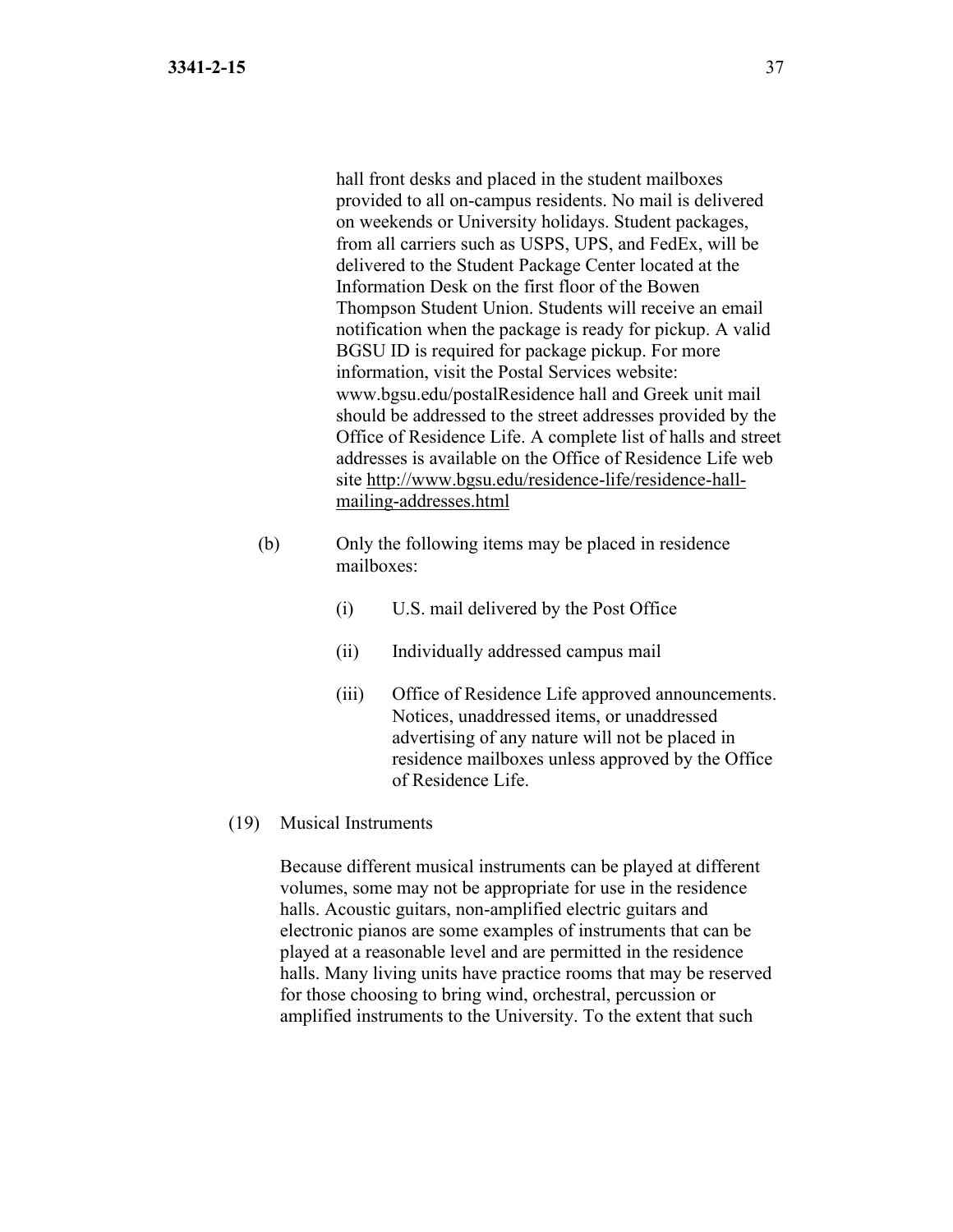(20) Pets

Pets are not permitted in University residences, including student rooms/suites/apartments, except fish in an aquarium no larger than twenty gallons. Electrical aquarium accessories must be unplugged during extended vacation periods. If any unauthorized pet is kept in a resident's room, disciplinary action will be taken, and a cleaning fee may be charged to that resident.

(21) Posters, Table Tents and Advertising

The display of posters and fliers in University residences is governed by the Office of Residence Life. A full copy of the applicable policy, including appropriate numbers of posters is available in brochure form at this office. Only University departments and recognized student organizations in good standing are eligible to display posters/fliers in University residences, after obtaining the requisite approval from the Office of Residence Life. After obtaining approval, items must be submitted to the front desk of the hall and may only be distributed within the hall by persons employed by the Office of Residence Life. Failure to follow this policy may result in the elimination of the privilege of displaying posters and fliers on the part of the organization or department. The display of table tents in dining facilities is governed by Dining Services. A full copy of the applicable policy is available at this office.

- (22) Quiet Hours and Consideration of Others
	- (a) The University strives to provide its residents with a living environment that is conducive to learning. Residents and their guests are thus expected to respect the rights of others with regard to quiet for studying, sleeping and individual lifestyle choices. Quiet hours and courtesy hours are the vehicles for achieving this environment. In each residence, a program of quiet hours is established initially by the supervisor of the residence. That program of quiet hours must fulfill the following minimum requirements: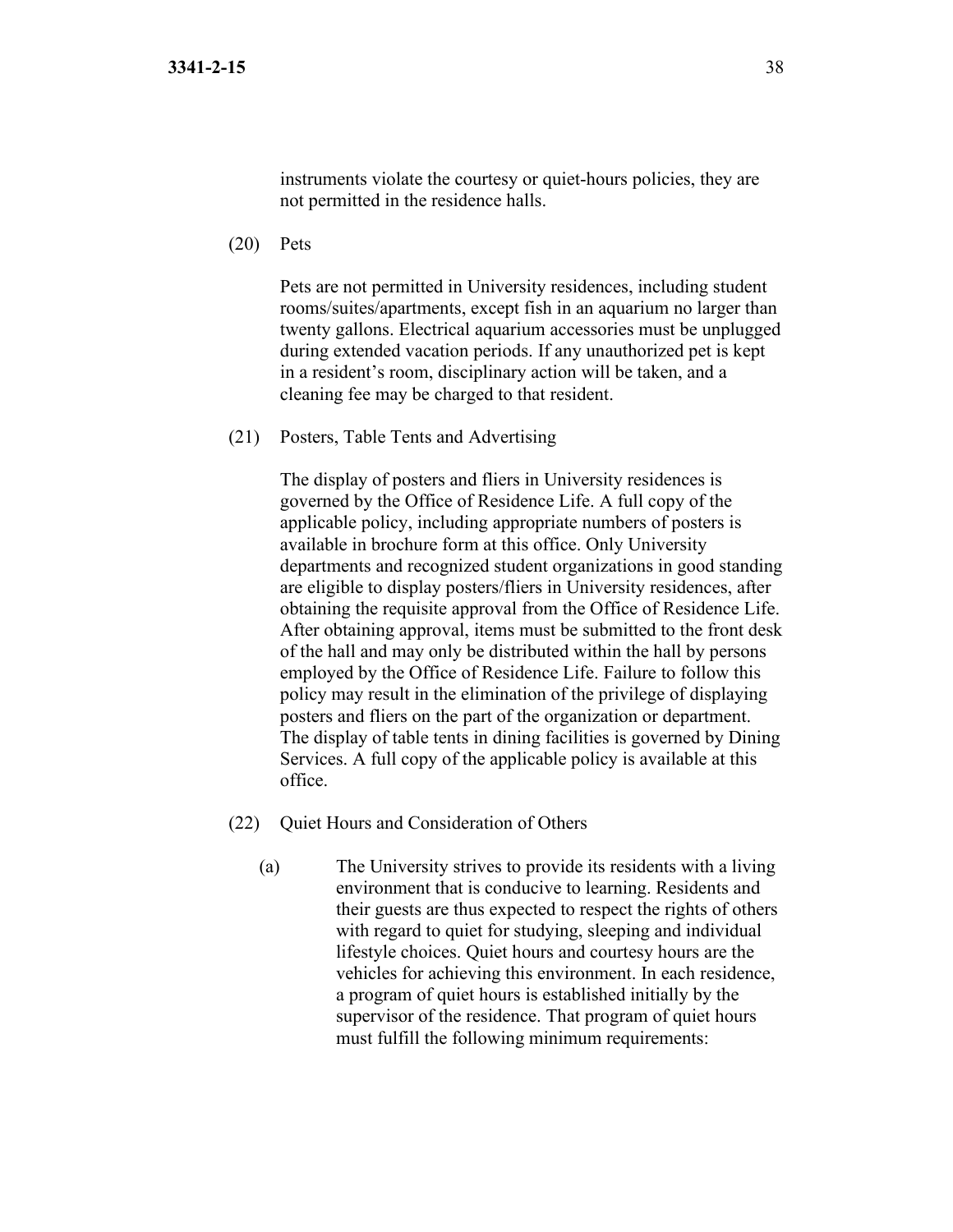- (i) Sunday through Thursday: Quiet hours must begin no later than eleven p.m. and continue until at least eight a.m.
- (ii) Friday and Saturday: Quiet hours must begin no later than midnight and continue until at least nine a.m. (Note: Specific quiet hours for each hall may be adjusted within the minimum guidelines at the first Hall Council/house meeting. The established hall quiet hours can be reviewed at any time when deemed necessary by residents of each hall within the established guidelines listed above.)
- (iii) Twenty-four-hour quiet hours are in effect at all times during final exam periods. These quiet hours will begin at midnight the Sunday prior to the final exam period and continue until the residence closes at the end of the semester. No alterations of the twenty-four-hour policy during finals week are permitted.
- (b) During quiet hours, the noise level in the living unit must be kept at a minimum. Music, talking or other sounds are too loud if the sound can be heard by neighbors, in the corridor, or outside the building. At no time is a person to create a disturbance or noise that disrupts the activities of another person within the residence. All requests for quiet are to be immediately complied with by discontinuation of the activity causing the disturbance or noise. In the spirit of community, stereo speakers/subwoofers and stereos must not be directed out the windows/doors or used outside the residence without permission.
- (c) The use of headphones is also strongly encouraged. Repeated disregard for the noise level in use of sound equipment may result in the removal of the equipment from the student room/suite/apartment.
- (d) Courtesy hours: defined as hours of reasonable quiet, are to be maintained at all times, even during those times not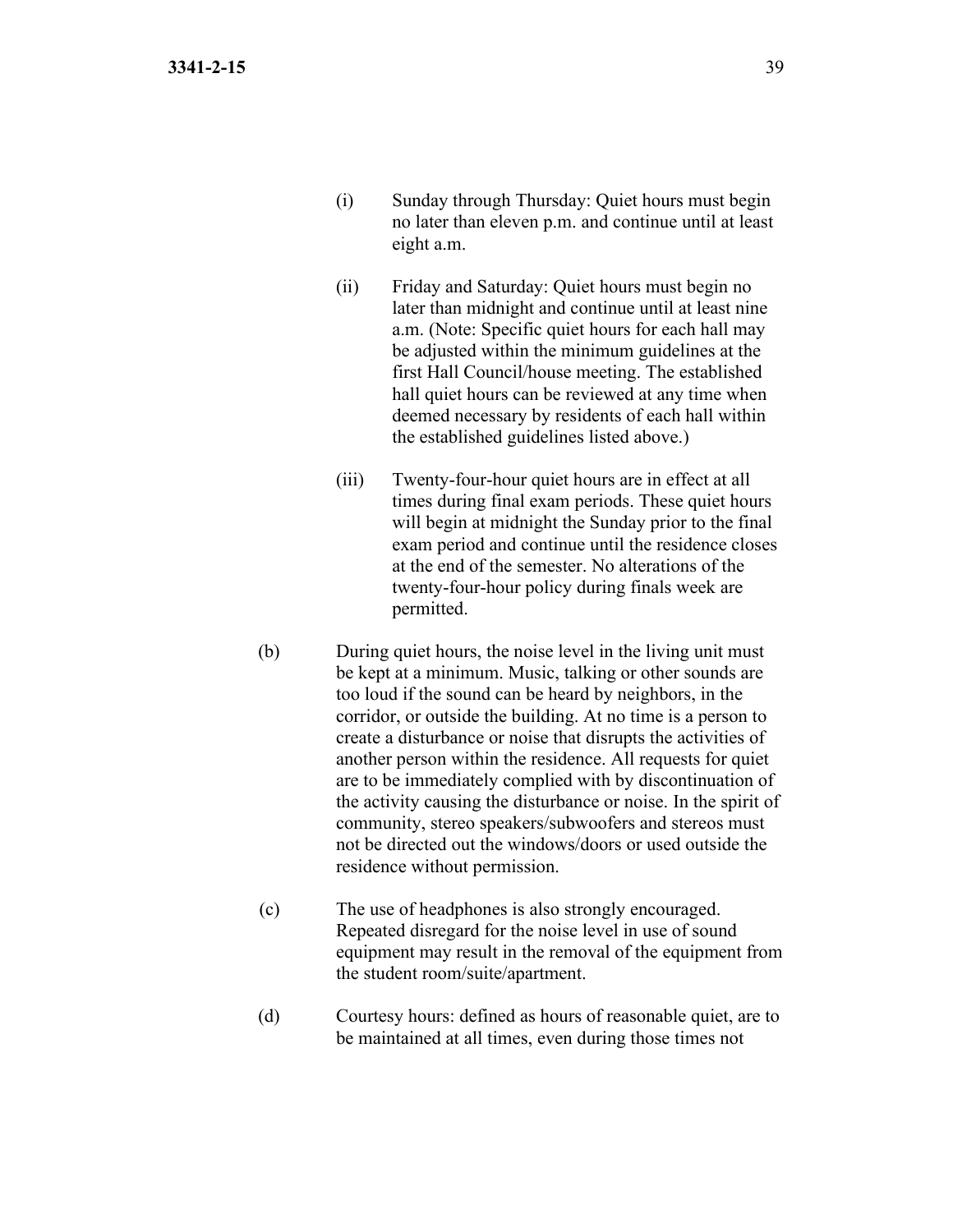designated as quiet hours. During courtesy hours, residents are expected to keep noise and activities at a level which will not disturb neighboring residents, including those living on other floors. All requests for quiet are to be immediately complied with by discontinuation of the activity causing the disturbance or noise. Residents are expected to anticipate and respect the needs of other students; specifically, the need to live in an environment with minimum annoyances or obstacles to academic pursuits and student wellness.

(23) Roommate Agreements

Since sharing living accommodations is a new experience for many students, all roommate pairs will be asked to complete a roommate agreement. This agreement encourages honest and open communication between roommates and establishes agreement for standards to be followed in the room. No agreement is permitted to contain clauses that allow for the violation of any University or Residence Life policy. If assistance is needed in establishing this agreement, you are encouraged to meet with your Resident Advisor or hall/house staff. Since the needs and routines of roommates change during the year, it is recommended that the roommate agreement be modified as needed. Failure to adhere to the roommate agreement may result in referral to student conduct.

(24) Routers and Rogue Hotspots

Students living in the residence halls are not permitted to use wireless routers or devices that transmit a wireless signal that creates interference with the University owned Wi-Fi system. Student wireless devices may disrupt internet services for other students and staff. Residents found in violation of this policy will be asked to disable the wireless device immediately and may be referred to student conduct.

(25) Smoking

The University recognizes the need to create and maintain an environment that sustains and enhances the general health of its faculty, staff, students and visitors. Therefore, by resolution of the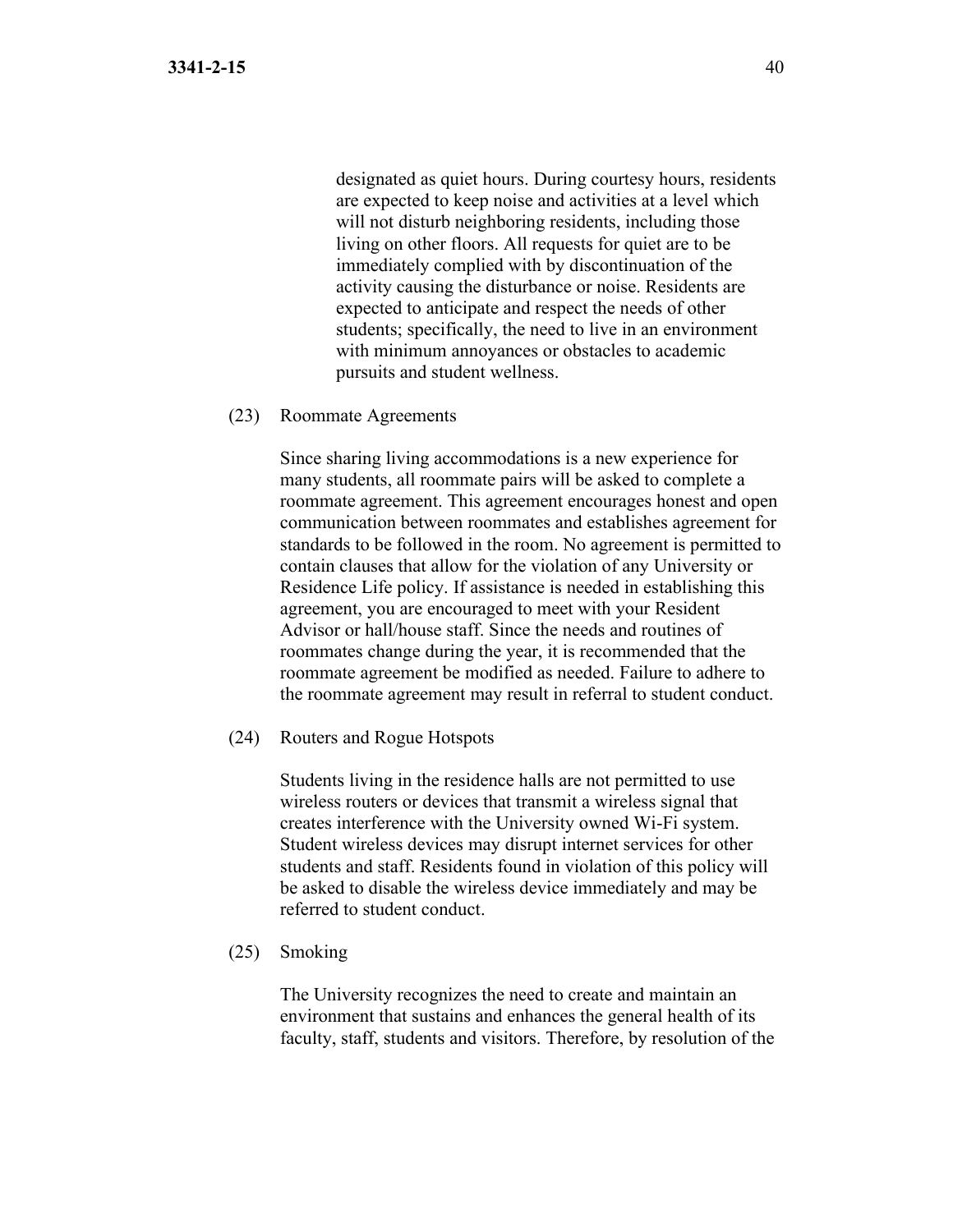University Board of Trustees, effective January 1, 2014, and by Ohio state law, smoking is prohibited in all facilities owned or leased by the University and on the grounds of any property owned or leased by the University. Smoking is defined as inhaling, exhaling, burning, or carrying any lighted cigar, cigarette, pipe, or other lighted smoking device for burning tobacco or any other plant, per section 3794.01 of the ORC. This includes all buildings owned or controlled by the University, shelters, indoor and outdoor athletic facilities, indoor and outdoor theatres, walkways, sidewalks, residence halls, and parking lots (unless otherwise designated). Smoking is prohibited on sidewalks that adjoin University property. Smoking is also prohibited in any vehicle or equipment owned, leased or operated by the University. Application of this policy to university owned detached singlefamily residences shall be determined by University Facilities at the time any such lease is executed. Cigarette butts and ashes must be disposed of in the appropriate receptacles located in designated smoking areas. The use of e-cigarettes (electronic smoking devices, vaping) in Residence Halls is strictly prohibited.

(26) Soliciting/Selling

Soliciting in residences is not permitted. Solicitation is defined as any activity designed to advertise, promote or sell any product or commercial service or encourage support for or membership in any group, association or organization and includes door-to-door canvassing. Soliciting/selling includes conducting a business in a University residence such as baby-sitting, beer distribution, or selling such items as cosmetics, food, hair supplies or hair cutting/styling, raffle tickets, magazines, bagels, candy bars, etc. Advertising signs, posters and fliers in connection with such solicitation or selling may not be distributed or posted in University residences. Fundraising events/soliciting are not permitted in residences unless authorized by the Director of Residence Life or their designee. Voter registration (although not door-to-door) may be authorized with the specific approval of the Director of Residence Life as per the [University policy on Political](https://www.bgsu.edu/content/dam/BGSU/general-counsel/documents/Political-Campaigning.pdf)  **[Campaigning](https://www.bgsu.edu/content/dam/BGSU/general-counsel/documents/Political-Campaigning.pdf)** 

(27) Sports and Roughhousing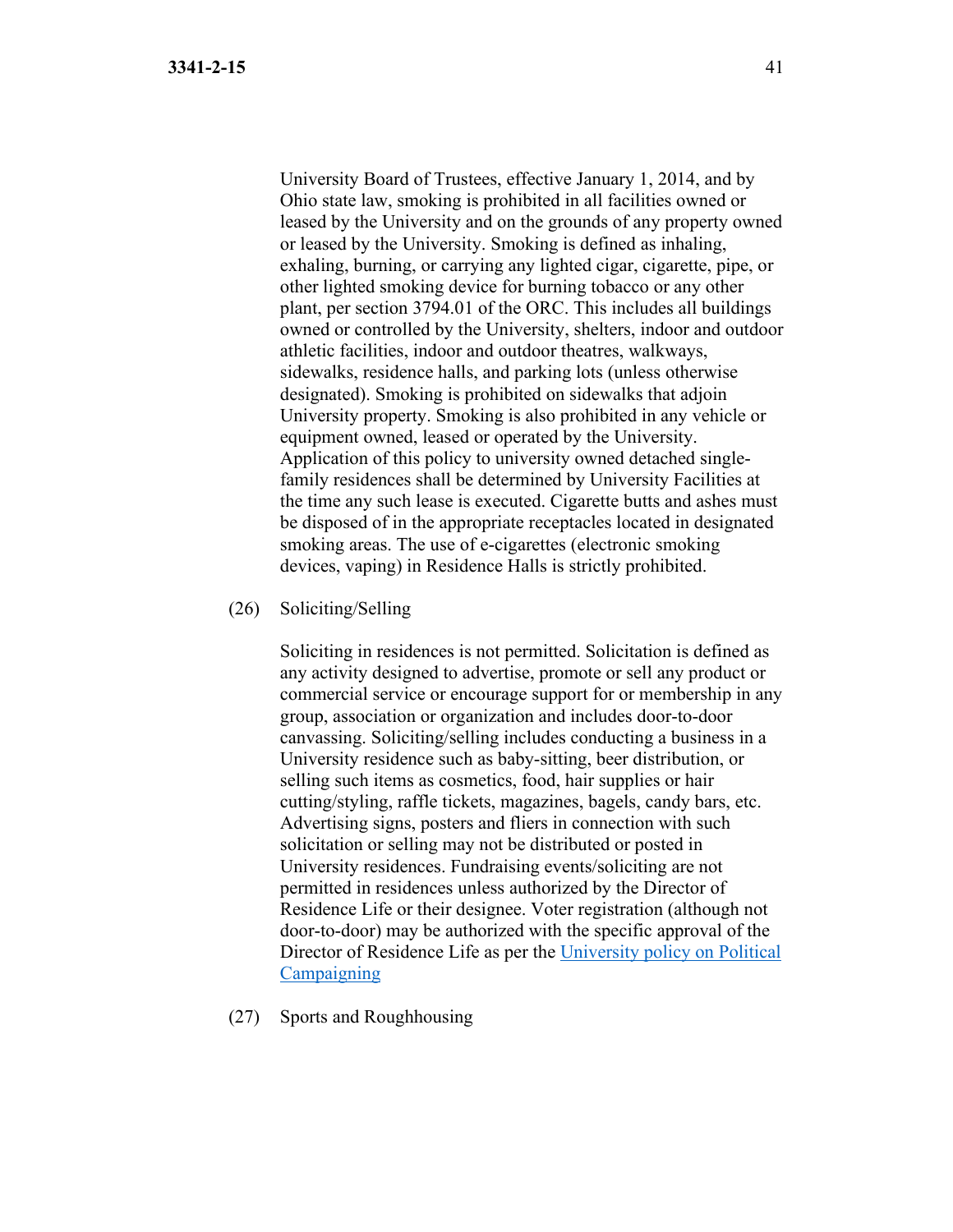Indoor sports and roughhousing are prohibited in all areas of the residence halls/houses, as such activity may disrupt the living/learning environment and is considered unsafe relative to persons and property. Prohibited activities include (but are not limited to) tossing, bouncing, or kicking of balls or objects, wrestling, the use of roller blades, Nerf guns, and the use of water guns or water balloons.

(28) Storage

When a student checks out of their residence hall room but does not remove personal belongings from his/her room, the items become the property of the university and will be disposed of after thirty days. Students claiming items within the thirty-day time period may be assessed a storage and packing fee. There is no storage of personal items at any time. This includes temporary storage of lofts or personal furniture. Personal items may not be stored in the hall common areas (hallways, study lounges, kitchenettes, trash rooms, bathrooms, custodial closet, etc.)

(29) Wall and Door Decorations

You may make your room feel more like home by putting posters and pictures on the wall. White adhesive putty is the recommended way to do this. Avoid the use of two-sided tape, colored putty, or nails as these items create residue that must be removed or holes that must be filled. No more than twenty percent of the surface area may be covered.

(30) Windows Coverings and Screens

Regulation window coverings (blinds/drapes) are installed in every residence hall room. These window coverings must not be removed. Personal drapery may be hung using only a spring tension rod. Personal drapery and decorations should not be visible from outside the hall. Personal drapery and decorations should not interfere with egress. Window screens and/or storm windows must not be removed at any time. Residents assume any associated costs of replacement, repair, and re-installation of window screens.

(31) Use of Telephones in Student Rooms